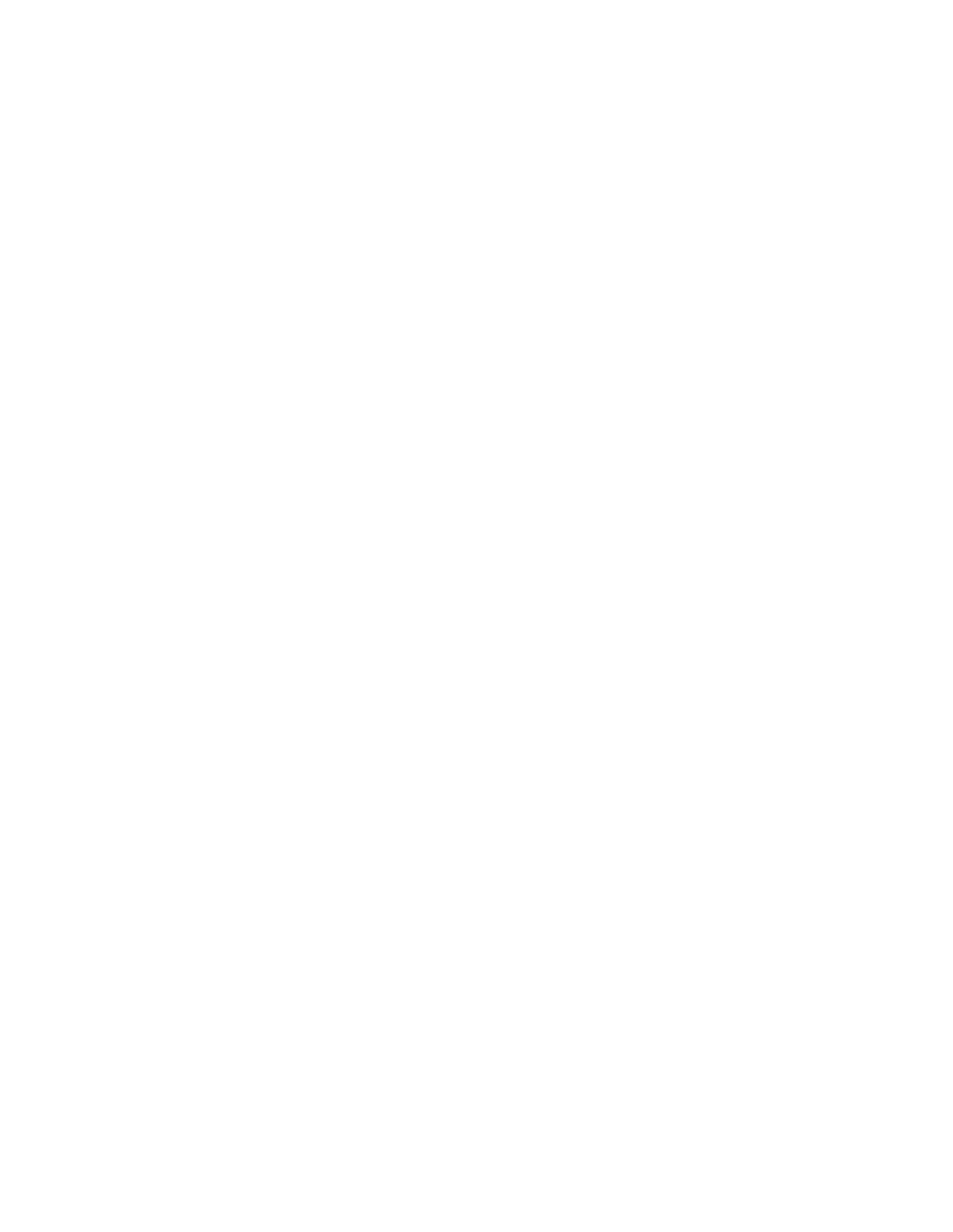

# **5.2 CULTURAL RESOURCES**

The purpose of this section is to determine if cultural resources (including prehistoric, historic, and paleontological resources) occur within and around the project site and to assess the significance of such resources. Mitigation measures are recommended to minimize impacts to cultural resources as a result of project implementation. The information in this section is based on the following documentation:

- *A Cultural Resources Study for the Portola Center Project* (Cultural Resources Study), prepared by Brian F. Smith and Associates, Inc., dated August 29, 2011; refer to Appendix 11.2, *Cultural/Paleontological Assessment*; and
- *Paleontological Resource Assessment, Portola Center Project* (Paleontological Resource Assessment), prepared by Brian F. Smith and Associates, Inc., dated August 18, 2011; refer to Appendix 11.2, *Cultural/Paleontological Assessment*.

# **5.2.1 EXISTING SETTING**

The following discussion provides the cultural setting of prehistoric and historic human activities within the general area of the project site as well as of the environmental and cultural settings for the project site. The cultural setting provides a framework for the identification of known resources within the area and sensitivity for undiscovered cultural resources that could be encountered within the project site.

# **CULTURAL SETTING**

### **San Dieguito Complex/Paleo-Indian Period**

The San Dieguito Complex/Paleo-Indian Period is associated with the terminus of the late Pleistocene (12,500 to 9,000 years before present [ybp]). The term "San Dieguito Complex" is a cultural distinction used to describe a group of people that occupied sites in the region between 11,500 and 7,000 ybp. Initially believed to have been big game hunters, the San Dieguito are better typified as wide-ranging hunter-gatherers. The earliest evidence of the San Dieguito Complex sites is known from San Diego County, the Colorado Desert, and further north along the California coast. These people abandoned the drying inland lakes of the present California desert and arrived in San Diego County circa 9,000 ybp. A San Dieguito component appears to have been present in the lower strata at the Malaga Cove site within the city of Palos Verdes Estates.

Diagnostic San Dieguito artifacts include finely crafted scraper planes, choppers, scrapers, crescentics, elongated bifacial knives, and intricate leaf-shaped points. This tool assemblage resembles those of the Western Lithic Co-Tradition and the Western Pluvial Lakes Tradition. Typical San Dieguito sites lack groundstone tools. The San Dieguito Complex is the least understood of the cultures that occupied the southern California region. Debate continues as to whether the San Dieguito sites are actually different activity areas of the early Encinitas Tradition peoples, or whether the San Dieguito Complex peoples had a separate origin and culture from the Encinitas Tradition. According to this second scenario, the San Dieguito Complex peoples may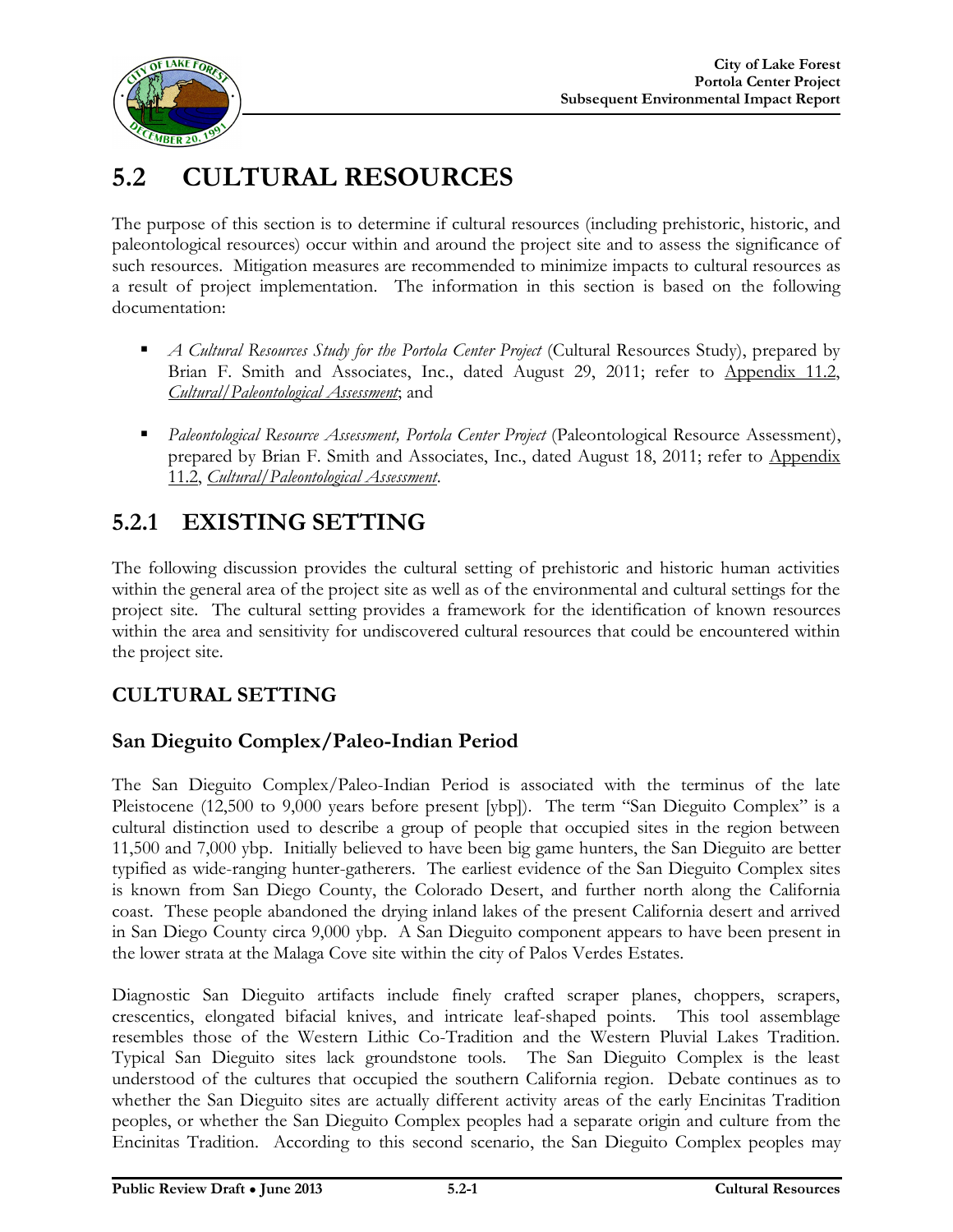

have been assimilated into the dominant Encinitas Tradition culture. A third possibility is that the San Dieguito Complex gave rise to the Encinitas Tradition.

### **Archaic Period**

The Archaic Period begins with the onset of the Holocene around 9,000 ybp. The transition from the Pleistocene to the Holocene was a period of major environmental change throughout North America. In southern California, the general climate at the beginning of the early Holocene is marked by cool/moist periods and an increase in warm/dry periods and rising sea levels. The warming trend and rising sea levels generally continued until the late Holocene. Archaeological research indicates that southern California was occupied between 9,000 ybp and 1,300 ybp by population(s) that utilized a wide range of both marine and terrestrial resources. A number of different archaeological manifestations based on geographical setting, tool kit, and/or chronology, are recognized during the Archaic Period, including the San Dieguito, La Jolla, Encinitas, Millingstone, and Pauma Complexes. Archaic sites generally contain milling tools, especially manos and metates, cobble and flake tools, dart projectile points and the concomitant use of the atlatl, crescents, shell, fish bone, and animal bone representing large and small game. Additionally, Archaic groups buried their dead as flex inhumations, a religious and cultural practice that is distinct from the succeeding Late Prehistoric groups.

The La Jolla Complex is regionally associated with the Encinitas Tradition and shared cultural components with the widespread Millingstone Horizon. The coastal expression of this complex, with a focus on coastal resources and development of deeply stratified shell middens located primarily around bays and lagoons, appeared in the southern California coastal areas, and some of the older sites associated with this expression are located at Topanga Canyon, Newport Bay, Agua Hedionda Lagoon, and some of the Channel Islands. Radiocarbon dates from sites attributed to this complex span a period of more than 7,000 years in this region, beginning more than 9,000 ybp.

The Encinitas Tradition is best recognized for its pattern of large coastal sites characterized by shell middens, grinding tools closely associated with the marine resources of the area, cobble-based tools, and flexed human burials. While groundstone tools and scrapers are the most recognized tool types, coastal Encinitas Tradition sites also contain numerous utilized flakes, which may have been used to pry open shellfish. Artifact assemblages at coastal sites indicate a subsistence pattern focused on shellfish collection and near-shore fishing, suggesting an incipient maritime adaptation with regional similarities to more northern sites of the same period. Other artifacts associated with Encinitas Tradition sites include stone bowls, doughnut stones, discoidals, stone balls, and stone, bone, and shell beads.

By 5,000 ybp, an inland expression of the La Jolla Complex, which exhibits influences from the Campbell Tradition from the north, is evident in the archaeological record. These inland Millingstone Horizon sites have been termed "Pauma Complex." By definition, Pauma Complex sites share a predominance of grinding implements (manos and metates), lack mollusk remains, have a greater tool variety (including atlatl dart points, quarry-based tools, and crescentics), and seem to express a more sedentary lifestyle with a subsistence economy based on the use of a broad variety of terrestrial resources. Although originally viewed as a separate culture from the coastal La Jolla Complex, it appears that these inland sites may be part of a subsistence and settlement system utilized by the coastal people.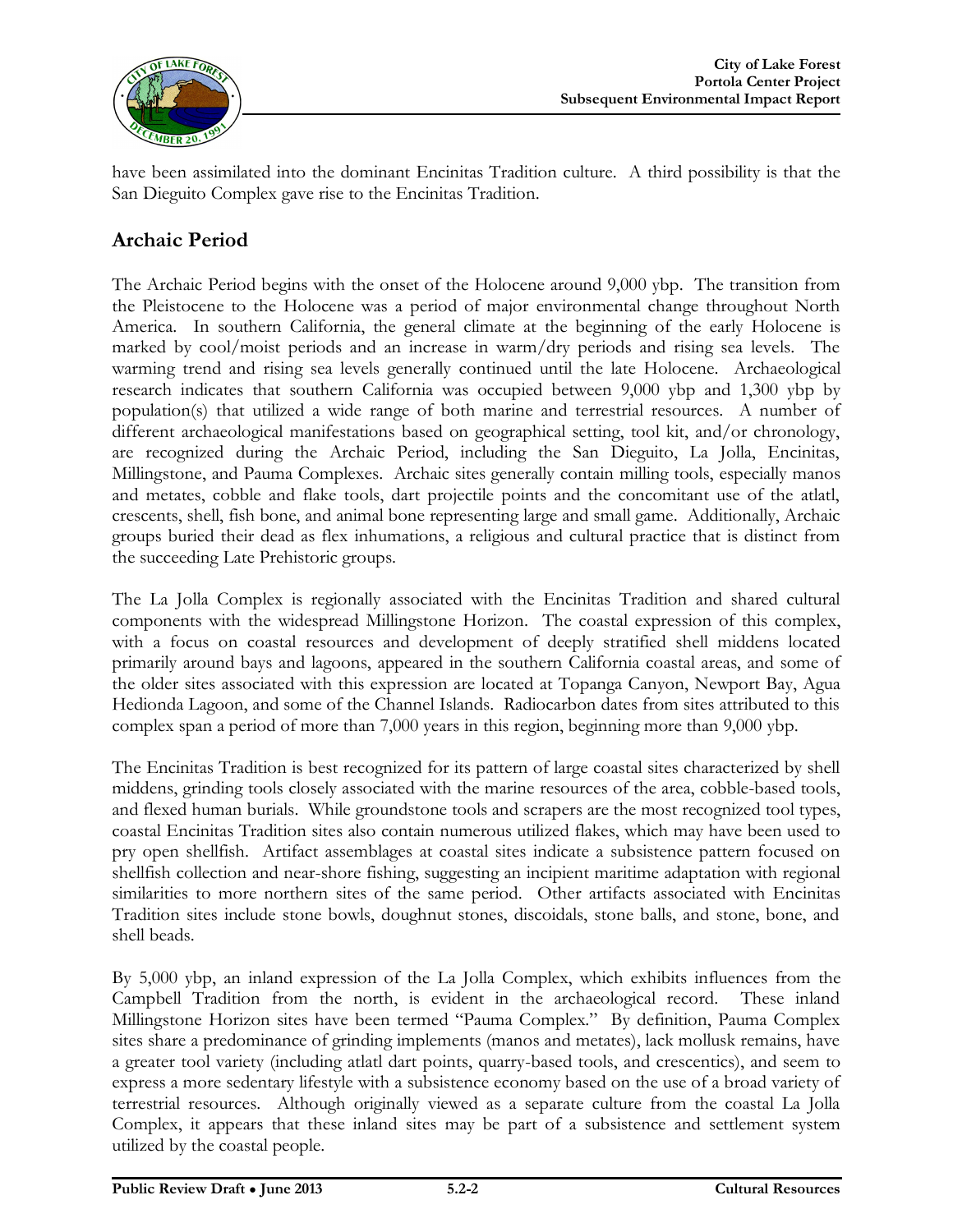

### **Late Prehistoric Period**

The Late Prehistoric period, sometimes referred to as San Luis Rey I and II, begins approximately 1,300 ybp. Cremation, ceramics, bow and arrow, small triangular points, the use of Obsidian Butte obsidian, and the reliance upon the acorn as a main food staple are the defining characteristics of the Late Prehistoric period. These characteristics are thought to represent the movement of Shoshonean speaking groups into northern San Diego, Orange, Riverside, and Los Angeles Counties. Economic systems diversified and intensified during this period with the continued elaboration of trade networks, cremation of the dead, the use of shell-bead currency, and the appearance of more labor-intensive, but effective, milling technologies such as the bedrock mortar for use in acorn processing.

### **Ethnographic Period**

The ethnographic period begins with the Hispanic intrusion into southern California and the founding of the Mission San Juan Capistrano, located near the Lake Forest area, in 1776. Ethnohistorical and ethnographic evidence indicates that three Shoshonean-speaking groups that occupied the southern and eastern portions of Orange County were the Luiseño, Gabrielino, and the Acjachemem (Juaneño), each culturally similar but possessing slight dialectic differences. Along the coast, the groups made use of the marine resources available by fishing and collecting mollusks for food. Seasonally available terrestrial resources, including acorns and game, were also sources of nourishment for these groups. The elaborate kinship and clan systems between these groups facilitated a wide-reaching trade network that included trade of Obsidian Butte obsidian, resources from the eastern deserts, and steatite from the Channel Islands. Some notable differences can be seen in the material culture between the three groups. For example, the Gabrielino used containers made from steatite, which is a soapstone material from the Santa Catalina Islands, instead of pottery, which was the preferred material for the Juaneño and the Luiseño.

The Luiseño, Gabrielino, and Juaneño occupied sedentary villages most often located in sheltered areas in valley bottoms, along streams, or along coastal strands near mountain ranges. Villages were located near water sources to facilitate acorn leaching, and in areas that offered thermal and defensive protection. Villages were composed of areas that were both publicly and privately, or family, owned. Publicly owned areas included trails, temporary campsites, hunting areas, and quarry sites. Inland groups had fishing and gathering sites along the coast that were utilized, particularly from January to March, when inland food resources were scarce. During October and November, most of the village would relocate to mountain oak groves to harvest acorns. For the remainder of the year, most would remain at the village sites, where food resources were within a day's travel.

The Aliso Creek watershed, located just to the south and east of the project site, has been reported to be the ethnohistoric boundary between the Luiseño, Gabrielino, and Juaneño. The Gabrielino occupied territory northwest of Aliso Creek, the Juaneño occupied territory to the south, and the Luiseño occupied territory to the southeast and east. However, there are also reports that the boundary is located further north, and marked by the Santa Ana River.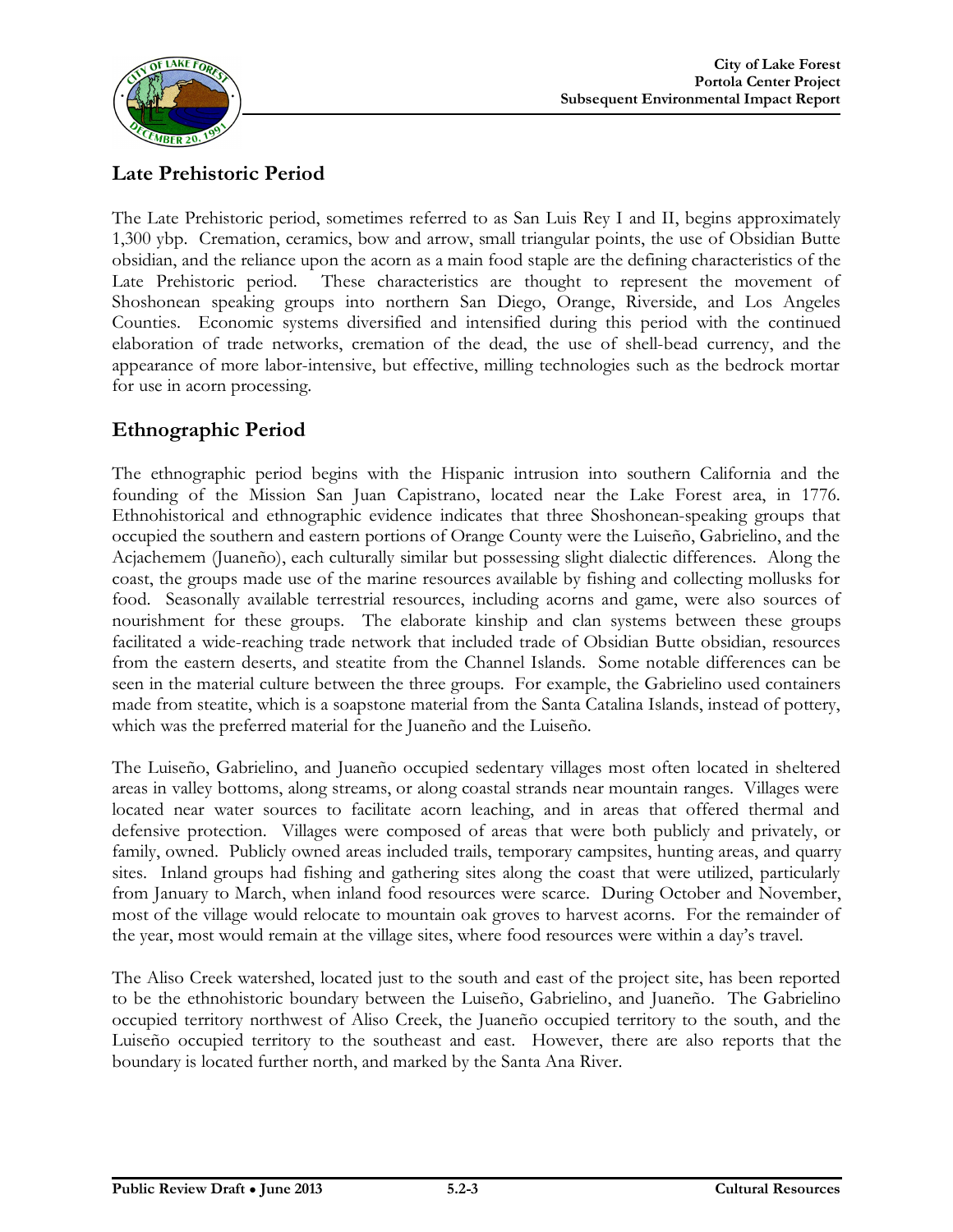

### **Historic Period**

The historic period begins July 16, 1769, when the first Spanish exploring party commanded by Gaspar de Portolá (with Father Junípero Serra in charge of religious conversion of the native populations) arrived in San Diego to secure California for the Spanish Crown. The natural attraction of the harbor at San Diego and the establishment of a military presence in the area solidified the importance of San Diego to the Spanish colonization of the region and the growth of the civilian population. Missions were constructed from San Diego to as far north as San Francisco. The mission locations were based on a number of important territorial, military, and religious considerations. Grants of land to persons who made an application were made, but many tracts reverted to the government for lack of use. As an extension of territorial control by the Spanish empire, each mission was placed so as to command as much territory and as large a population as possible. Mission San Juan Capistrano, located near the Lake Forest area, exerted much influence over the Acjachemem (Juaneño), who either adapted to mission life, rebelled and ran away, or died from European disease. While primary access to California during the Spanish Period was by sea, the route of El Camino Real served as the land route for transportation, commercial, and military activities. This route was considered to be the most direct path between the missions. As increasing numbers of Spanish and Mexican people, and later Americans during the Gold Rush, settled in the area, the Native populations diminished as they were displaced or decimated by disease.

The Rancho Period represents the time between 1821 and 1848. By 1821, Mexico had gained independence from Spain, and the northern territories were subject to political repercussions. By 1834, all of the mission lands had been removed from the control of the Franciscan Order under the Acts of Secularization. Without proper maintenance, the missions quickly began to disintegrate, and after 1836, missionaries ceased to make regular visits inland to minister the needs of the native peoples. The Mexican government granted large tracts of land to persons who applied for them or had gained favor with the Mexican government. Grants of land were also made to settle government debts. Numerous Mexican land tracts, or rancheros, were established throughout coastal and interior California. Jose Serrano was granted the 10,668-acre Rancho Cañada de Los Alisos in 1842, which encompassed most of the present-day community of Lake Forest.

California was invaded by United States troops during the Mexican-American War of 1846-1848. The acquisition of strategic Pacific ports and California land was one of the principal objectives of the war. At the time, the inhabitants of California were practically defenseless, and they quickly surrendered to the United States Navy in July 1847.

In 1848, the Treaty of Guadalupe Hidalgo gave sovereignty over Alta California, New Mexico, and Arizona to the United States, and thus began the American Settlement Period. The new colonial order soon seized power in California with disastrous results for the native people. European control over Alta California had been concentrated along the coast, but with the great influx of American colonists seeking land and mineral resources, the inland became more populated and native populations were displaced from more of their lands. Conflicts between the Indians and the intruding white colonists led to the establishment of reservations for some villages by executive order.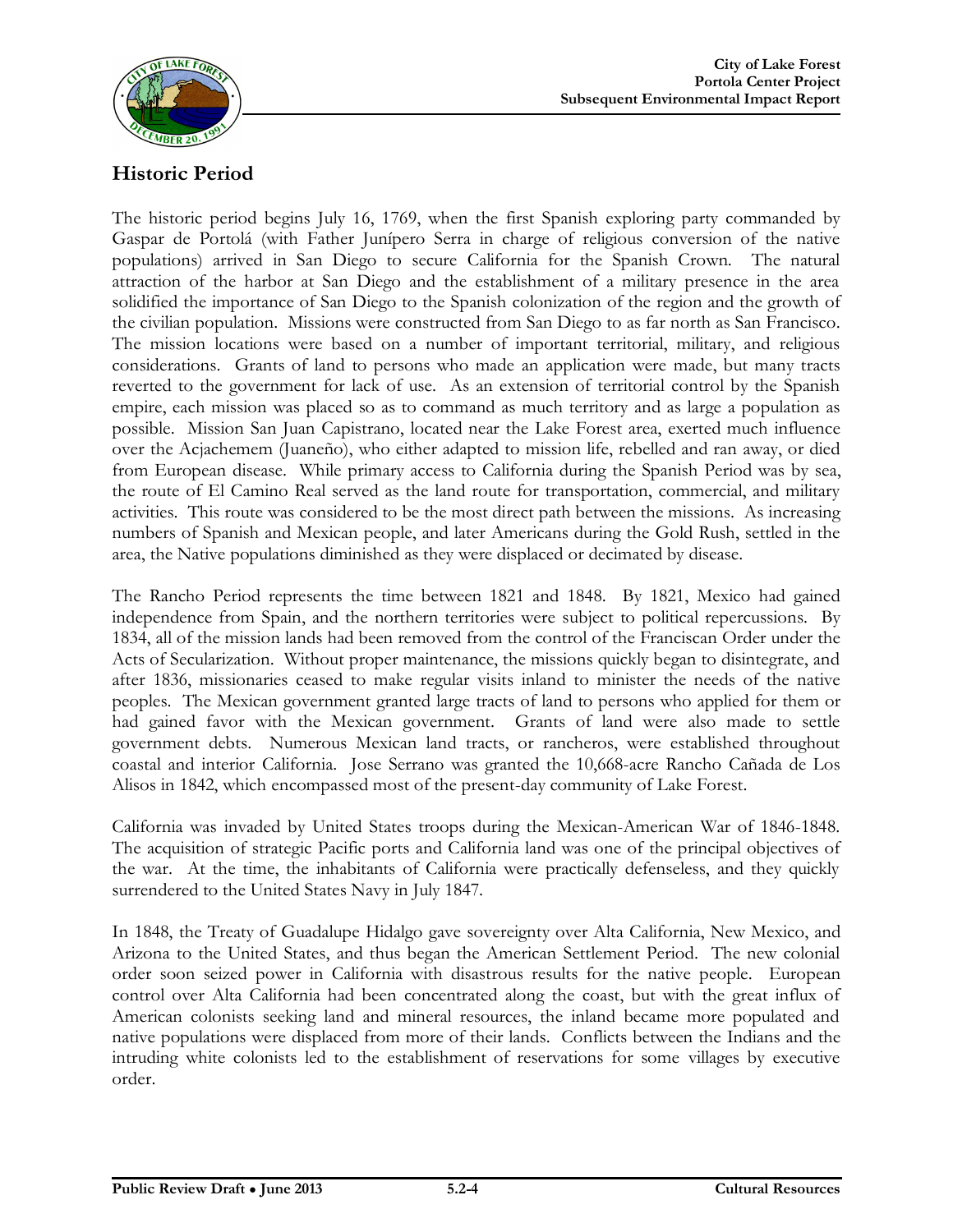

The cattle ranchers of the "counties" of southern California had prospered during the cattle boom of the early 1850s. Cattle raising soon declined, contributing to the expansion of agriculture. The completion of the transcontinental railroad in 1869 encouraged developers, land speculators, and colonists to invest and live in southern California. Orange County's economy changed from stock raising to farming, and growing grain or citrus crops replaced the raising of cattle in many of the county's inland valleys.

Dwight Whiting purchased most of Jose Serrano's Rancho Cañada de Los Alisos, which comprises most of the present-day Lake Forest area after the United State government took control of California and terminated the rancho system. Whiting introduced dry farming, citrus farming, and later citrus production. As a result, the town of El Toro developed as a shipping, commerce, and social center. Eucalyptus groves, a prominent feature of the Lake Forest landscape, were planted by Whiting for construction wood and still exist today as a reminder of Whiting's past endeavors. The town did not grow substantially until an imported water infrastructure was extended to the area in the 1960s. During the 1970s, a number of planned communities were developed under County jurisdiction with several created lakes. The City of Lake Forest was incorporated in 1991. Of more than 20,000 residences in the City, six were built before 1940. None of these residences are located on the project site.

# **GEOLOGY AND STRATIGRAPHY**

### **Geology**

Geologically, the project site is located in the foothills of the southern Santa Ana Mountains within a southwestwardly dipping sequence of Tertiary sedimentary rocks that range in age from Eocene-Oligocene to early Pliocene. The Cristianitos Fault, an important high-angle normal fault, parallels the western side of the project area and juxtaposes younger and older sedimentary formations.

# **Stratigraphy**

The Tertiary sediments exposed within the project area are assigned to the following geologic formations, from youngest to oldest: the lower Pliocene Oso Sand Member of the Capistrano Formation (Tco), the upper Miocene Puente Formation, including the siltstone (Tpst) and sandstone (Tps) submembers of the Soquel Member, and the underlying La Vida (Tplv) Member, and the middle Miocene Topanga Formation (Tt). The Oso Sand is present only as a very narrow sliver along the southwest margin of the project area, representing the formational sediments present on the western, downthrown side of the north-northwest trending Cristianitos Fault, which roughly parallels the western project boundary. Most of the project area is composed of Puente Formation siltstone (Tpst), sandstone (Tps), and shale (Tplv). Tiny outcrops of the Topanga Formation (Tt) may be present at the far eastern end of the project area. Based on their contained fossils, the exposures of the Soquel Member (sandstone submember) of the Puente Formation represent a shallow-water marine sedimentary environment, whereas the La Vida Member and the siltstone submember of the Soquel Member of the Puente Formation represent a moderately deeper-water marine environment.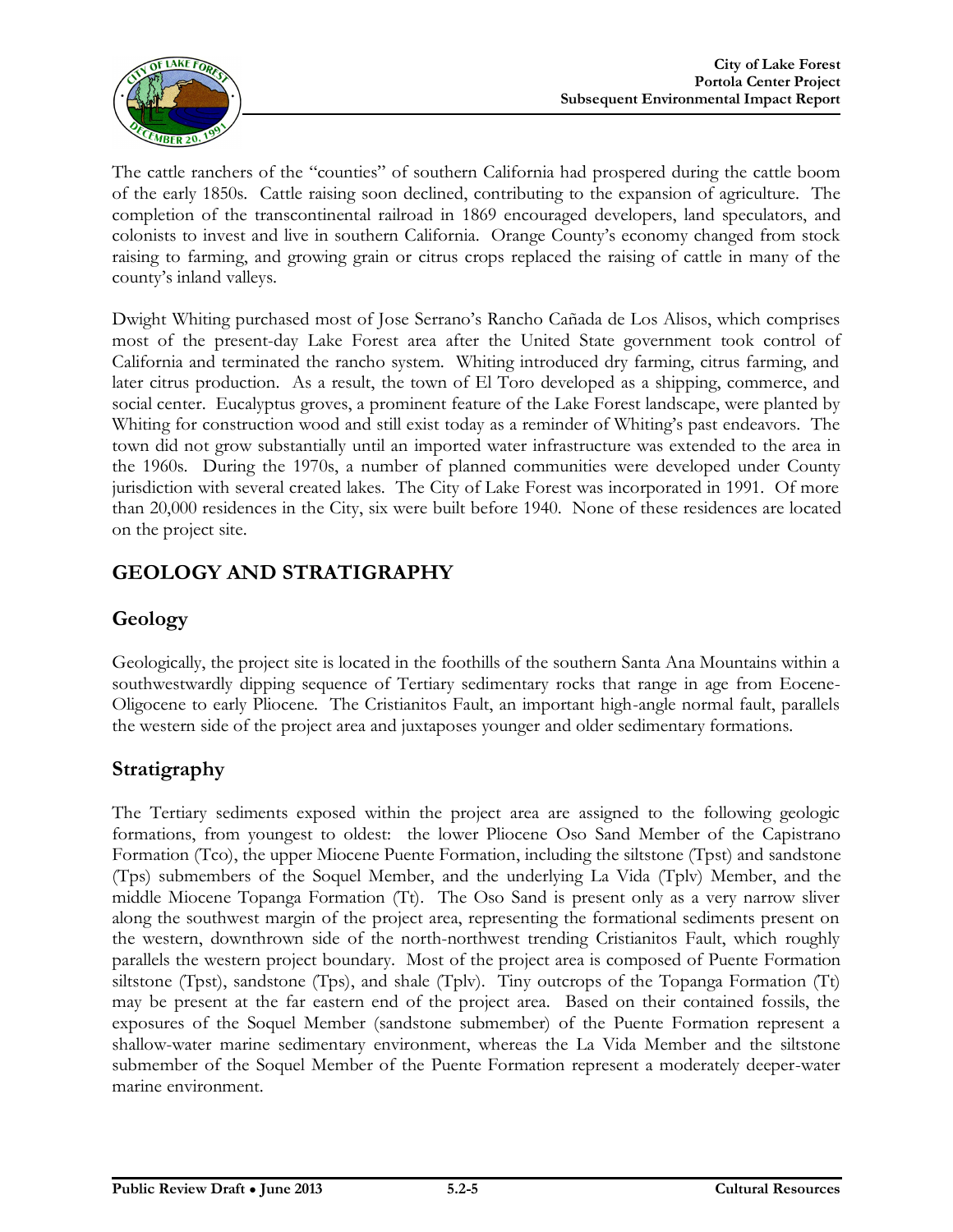

Also mapped within the project area are Quaternary landslides (Qls), slope wash (Qsw), fluvial terrace deposits (Qtr) and alluvium (Qal). Landslides are only common along dip slopes in the softer sediments of the La Vida Member and the siltstone submember of the Soquel Member of the Puente Formation, which are similar to the westward topographic slopes across the project site. Grading and earthmoving activities in recent years have resulted in most of the northwest part of the project site west of Saddleback Ranch Road being covered with engineered fill materials, as has the western part of the area east of Saddleback Ranch Road. Fill materials, consisting of both engineered and undocumented materials, cover much of the area south of Glenn Ranch Road between the two main topographic highs that have been partly cut away by the roadway of Glenn Ranch Road.

# **PALEONTOLOGY**

### **Paleontological Sensitivity**

The sedimentary formations exposed within, or closely adjacent to, the project site are the Oso Sand Member of the Capistrano Formation, the Puente Formation, which is divided into three members and submembers (siltstone and sandstone submembers of the Soquel Member, and the underlying La Vida Member), and the Topanga Formation. The Oso Sand Member is accorded a "very high" paleontologic sensitivity, but may be present only as a tiny sliver along the Cristianitos Fault on the west side of the project site. The three members or submembers of the Puente Formation, which make up almost all of the exposed outcrop areas within the project site, are accorded a "high" paleontologic sensitivity. The Topanga Formation is also accorded a "very high" sensitivity, but may be present at only a very few isolated small outcrop areas at the very eastern end of the project site. Non-marine (fluvial) terrace deposits (Qtr) are also accorded a "high" paleontologic sensitivity. Geologically, young surficial sediments mapped within the project area include Quaternary alluvium (Qal), slope wash (Qsw), and landslide deposits (Qls), but none of these types of deposits is regarded as having paleontologic sensitivity. However, because landslide deposits within any formational terrain will contain the same sorts of fossils as found in adjacent nondisturbed areas of the formation, they are regarded herein as having the same paleontologic sensitivity. The different lithologies of the Puente Formation members and submembers are distinct enough to be readily distinguished within any mapped landslide deposit. Landslide deposits within the project area are treated herein the same as in situ exposures of the formation; refer to Figures 4 and 5 of the Paleontological Resource Assessment located in Appendix 11.2.

### **CULTURAL RESOURCE RECORDS SEARCH**

The Cultural Resources Study included a cultural resource records search from the South Central Coastal Information Center (SCCIC) in order to determine if any known archaeological sites, historic structure locations, or other cultural resources are present in or adjacent to the project site. The Cultural Resources Study also requested that the Native American Heritage Commission (NAHC) conduct a search of its Sacred Lands File to determine if cultural resources important to Native Americans have been recorded within the project area.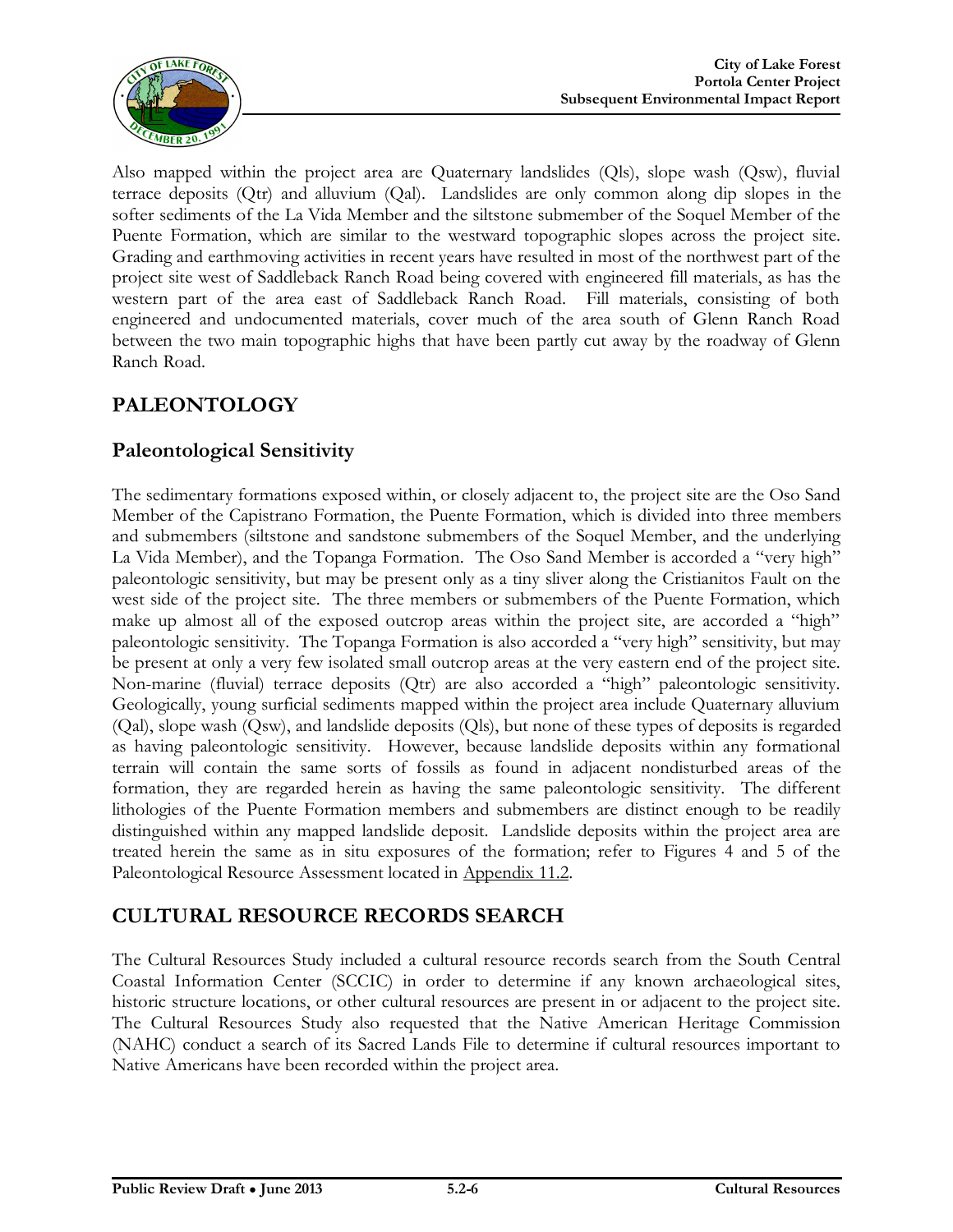

### **Results and Findings**

The archaeological records search results from SCCIC showed that 22 previous surveys have been conducted within one mile of the property, of which 11 involved the project site. The records search also showed that five prehistoric cultural resources have been recorded within the project boundaries (Sites ORA-441, ORA 442, ORA-443, ORA-445, and ORA-446). Additionally, more than 50 previously recorded prehistoric cultural resources and at least three historic resources are located within one mile of the project site. The prehistoric sites primarily consist of artifact scatters containing groundstone tools, flakes, and precision tools, as well as numerous sites that also contain midden soil, scrapers, cores, and hammerstones.

#### **ORA-441**

Site ORA-441 was first described in 1973 as a prehistoric midden deposit and artifact scatter with groundstone tools, choppers, scrapers, cores, hammerstones, and at least one feature consisting of a rock cairn measuring five meters in diameter. The site was reported as being situated on a moderately sloping south-facing slope between 970 to 1,000 feet above mean sea level (amsl), and measuring approximately 200 by 150 meters. The soil within the site was noted as a medium-gray loamy midden, and the native soil was a very light-tan sandy alluvium. Vegetation consisted of a native coastal sage scrub plant community, various cacti, and grasses. No disturbances were noted within the site area.

The site was surveyed in 1977 for the Glenn Ranch development project, and several rock cairns were noted as being associated with the site. In 1980, the site was revisited and described as being located on a low ridge, with four rock cairns, one of which contained fire-cracked rock and groundstone fragments. The site area measured 100 by 75 meters, and contained hammerstones and flakes. The site was described again in a 1986 report for The Baldwin Company as a scatter of artifacts and chipping waste. No testing of the site was conducted.

#### **ORA-442**

Site ORA-442 was first described in 1973 as an artifact scatter with groundstone tools, scrapers, and cores. The site was reported as being situated on a low knoll between 960 to 1,000 feet amsl; however, the site area was not defined. The native soil was noted as a gray/tan sandy alluvium, and no midden soil was reported. Vegetation consisted of a native coastal sage scrub plant community, various cacti, and grasses. No disturbances were noted within the site area.

The site was mentioned in a site survey letter report for the El Toro Road realignment, dated 1975. The site was grouped with ORA-443; together they were described as "secondary seasonal gathering camps." The site was surveyed in 1977 for the Glenn Ranch development project, and described as "a thick scatter of artifacts and chipping waste covering an ill-defined area of unknown depth." The site was reported as having been disked. In 1980, the site was revisited and described as being located on an east-facing slope of a low ridge, with a dense lithic scatter, manos, metate fragments, hammerstones, and numerous water-worn cobbles covering an area measuring 40 by 50 meters. Four rock clusters were observed on the west-facing slope of the same ridge, but it was not determined if they were natural or cultural. The site was described again in a 1986 report for The Baldwin Company as a thick scatter of artifacts and chipping waste. No testing of the site was conducted.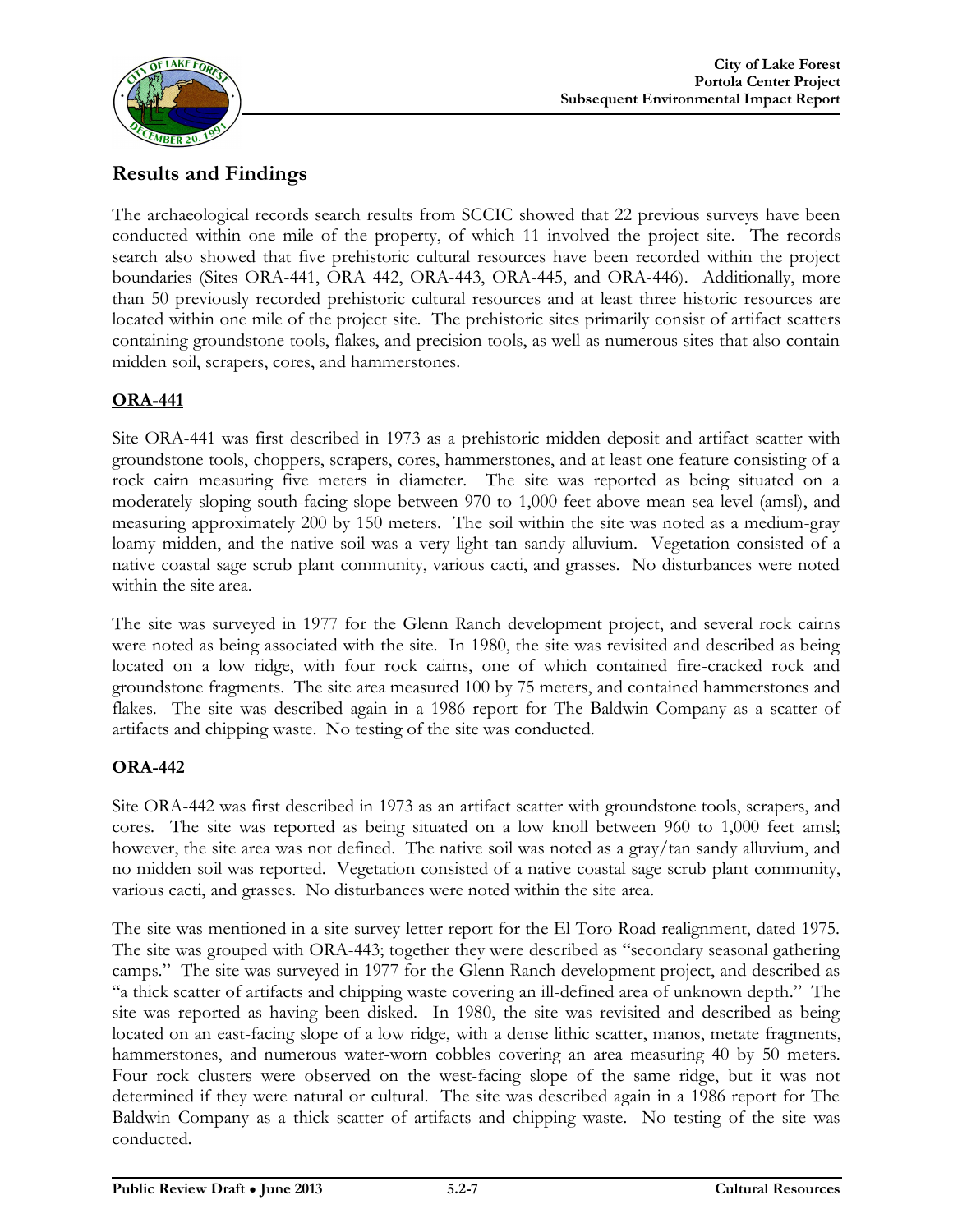

#### **ORA-443**

Site ORA-443 was first described in 1973 as an artifact scatter with groundstone tools, scrapers, scraper planes, and hammerstones. The site was reported as being situated within a drainage that opens up to the south and drains into Aliso Creek. The site was reported as being situated at approximately 1,150 feet amsl, and extending south to approximately the 1,050-foot level. The site measured 180 by 300 meters. One feature was noted and described as a rock grouping. The native soil was noted as a gray/tan sandy alluvium, and no midden soil was reported. Vegetation consisted of a native coastal sage scrub plant community, various cacti, and grasses. No disturbances were noted within the site area.

The site was mentioned in a site survey letter report for the El Toro Road Realignment, dated 1975. The site was grouped with ORA-442, and together they were described as "secondary seasonal gathering camps." The site was surveyed in 1977 for the Glenn Ranch development project and described as being located along the west side of a ridge, with scrapers, scraper planes, hammerstones, and manos in the 180 by 300 meter area. The artifact scatter was reported as appearing thin and shallow. In 1980, the site was revisited and described as a being located on a west- and south-facing slope of a ridge, and appeared to have been disturbed by erosion. Three manos, a metate fragment, two cores, and two small clusters of stones were observed in a 30 by 50 meter area. The site was described again in a 1986 report for The Baldwin Company as containing manos, scrapers, scraper planes, and hammerstones. No testing of the site was conducted.

#### **ORA-445**

Site ORA-445 was first described in 1973 as an artifact scatter with groundstone tools, mortar bowl fragments, and fire-cracked rock. The site was reported as being situated on a low hill and extending eastward to a creek terrace. The site elevation was approximately 950 feet amsl and measured 200 by 160 meters. No features were observed. The native soil was noted as being a light tan sandy alluvium that "grades into a gray loam on the stream terrace to the east." Midden soil was predicted to exist below the erosional deposition from the hill, and may also be below the surface on top of the hill. Vegetation consisted of a native coastal sage scrub plant community, various cacti, and grasses. No disturbances were noted within the site area.

The site was surveyed in 1977 for the Glenn Ranch development project, and described as being located on a knoll and on an adjacent stream terrace, with manos, mortar bowl fragments, and firecracked rock in a 200 by 160 meter area. The survey reported that some of the midden from the top of the knoll may have eroded, and possibly overlaps the midden on the lower terrace. In 1980, the site was revisited and described as being located on a knoll and east-facing terrace. The distribution of artifacts, consisting of manos, flakes, and hammerstones, indicated that the site measured 50 by 75 meters. The site was described again in a 1986 report for The Baldwin Company as containing manos, fire-cracked rock, and mortar bowl fragments. No testing of the site was conducted.

#### **ORA-446**

Site ORA-446 was first described in 1973 as an artifact scatter with manos, scrapers, and cores. The site was reported as being situated on top of a knoll and a road was cut into the western side of the site area. The site elevation was approximately 1,150 feet amsl and measured 100 by 200 meters.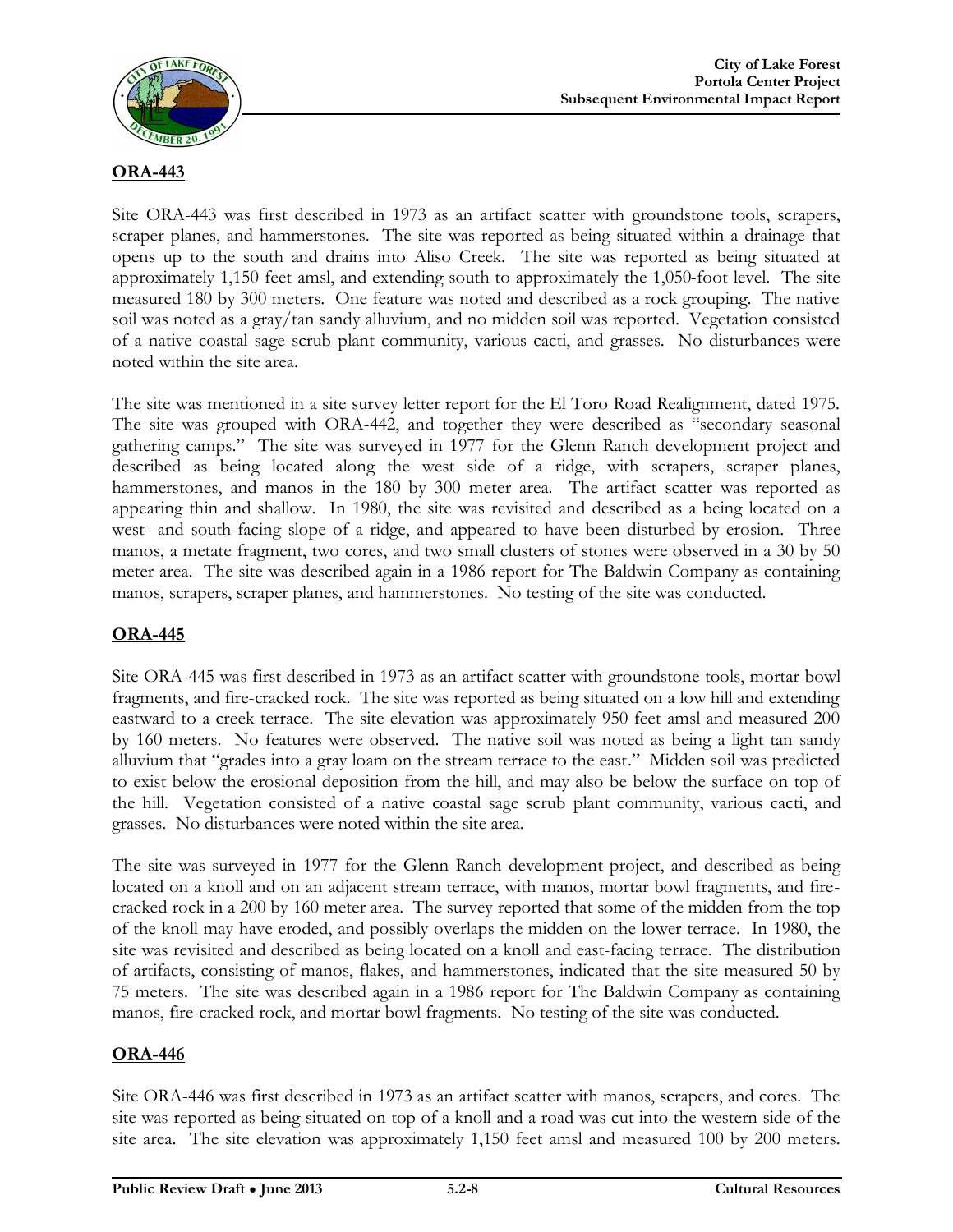

No features or midden soil were reported. The native soil was noted as being a light gray/tan sandy alluvium. Vegetation consisted of a native coastal sage scrub plant community, various cacti, and grasses. The road cut was the only disturbance to the site reported, which resulted in the exposure of artifact materials.

The site was surveyed in 1977 for the Glenn Ranch development project, which reported that artifact materials were visible in the road cut and also revealed a "middle depth" of 40 to 60 centimeters. The site area was estimated to measure 100 by 200 meters, and the site was described as situated on a narrow knoll adjacent to a tributary of Serrano Creek. The artifacts included manos, scrapers, and cores. In 1980 the site was revisited during a survey, which also reported that artifacts were eroding out of the road cut. This survey could not determine the areal extent of the site due to vegetation; however, the portion of the site exposed in the road extended for approximately 25 meters. Artifacts observed included mano fragments and flakes. The site was described again in a 1986 report for The Baldwin Company as producing manos, scrapers, and cores. No testing of the site was conducted.

#### **Native American Consultation**

The Sacred Lands File records search by the NAHC was negative for the presence of sacred or ceremonial sites or landforms considered important to local tribes. Further, the analysis of site components indicated no identifiable Native American religious, ritual, or other special activities at the project site.

### **CULTURAL RESOURCES SURVEY**

#### **Methodology**

#### **Field Methods**

The most recent and comprehensive archaeological survey of the property was conducted on August 3 through 4, 2011. The intensive pedestrian survey included a series of parallel transects, spaced at approximately five to 10 meter intervals, as appropriate. The entire project area was included in the survey process. Photographs were taken to document project conditions during the survey; refer to the Cultural Resource Study located in Appendix 11.2. Ground visibility throughout the property was moderate, with recently cut ground cover. In addition, all rodent spoil piles and alluvial cuts were closely inspected for evidence of archaeological materials. With the exception of steep slope in the southern portion of the project area, no constraints were encountered during the field survey.

Testing included re-recording each resource through photographs, the creation of maps by global positioning system (GPS), a surface collection of prehistoric artifacts, and subsurface excavations with shovel test pits and one-meter-square test units. The purpose of the excavations was to find the boundaries and overall depth of each site based on the presence or absence of subsurface artifacts and/or culturally modified soil. The test unit and shovel test pits were excavated using hand tools, and vertical control within the units was maintained by excavating in standard decimeter levels. The shovel test series consisted of 30 by 30 centimeter excavations, which proceeded in decimeter levels to subsoil or a culturally sterile soil horizon. The test units were also excavated to a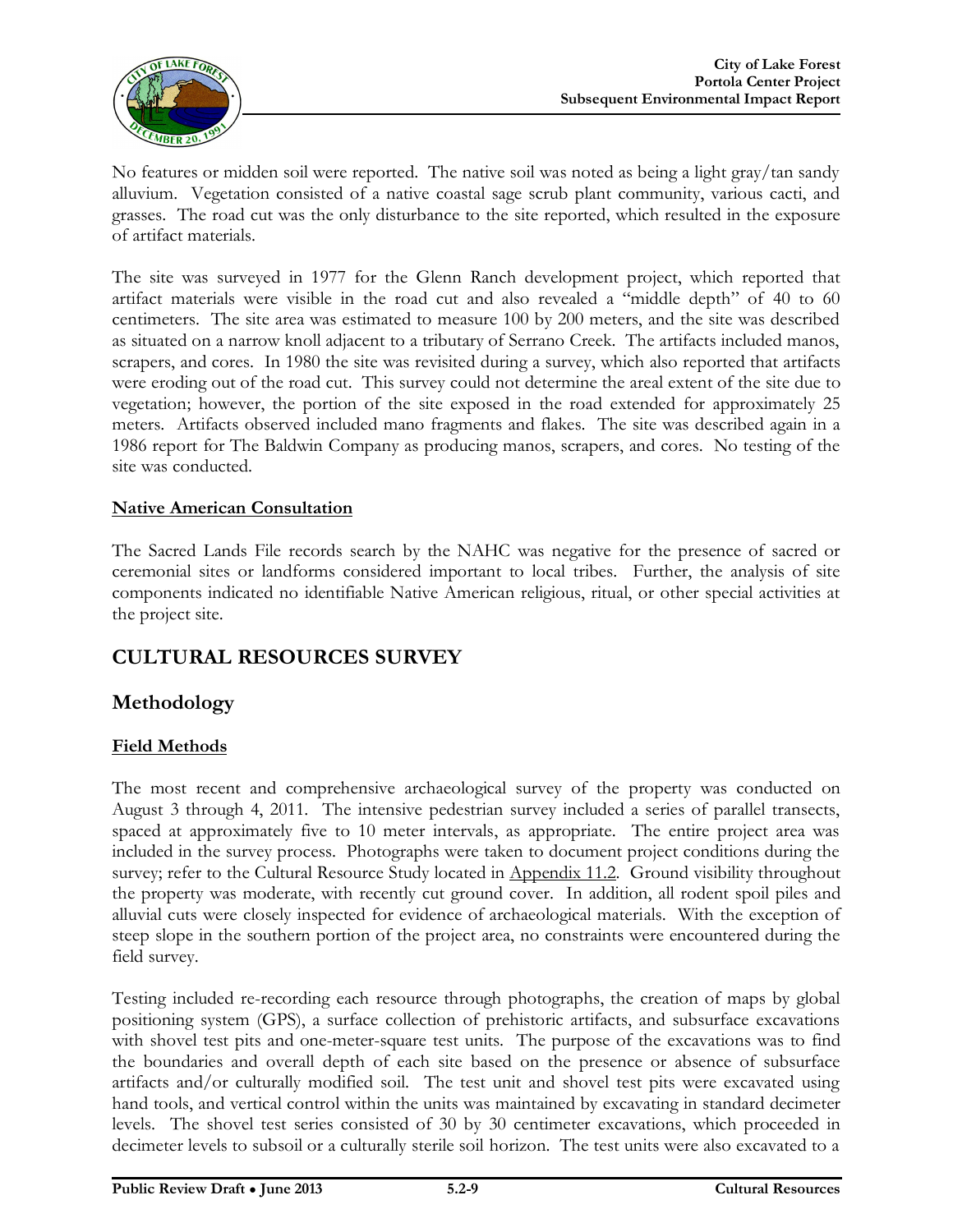

culturally sterile level. The placement of the test units was based on the shovel test recoveries. All excavated soils were sifted through one-eighth-inch hardwire mesh screens. All of the artifacts recovered from the excavations were bagged, labeled with provenience information, and returned to the laboratory for analysis. Level record sheets were completed after the excavation of each shovel test pit or test units level, describing the soil types encountered and the materials recovered. All surface collections, shovel tests, and the test unit were mapped using a Trimble GeoXT GPS unit equipped with TerraSync software. Photographs were taken to document field conditions during the testing phase.

#### **Laboratory Methods**

Cultural material recovered from the testing programs at Sites ORA-441, -442, -443, -445, and -446 was returned to the laboratory for cataloging, identification, analysis, repackaging, and curation in keeping with generally accepted archaeological procedures. Comparative collections curated in the laboratory are often helpful in identifying the unusual or highly fragmentary specimens. The cataloging process for the recovered specimens utilized a classification system commonly employed in this region. After cataloging and identification, the collections were marked with the appropriate provenience and catalog information, and then packaged for permanent curation. No radiocarbon dating or other specialized studies were conducted.

### **Results**

The project site had been previously studied in 1973, 1977, 1980, and 1986 as part of broader studies for the Portola Hills Community. The survey process from the previous projects was duplicated in order to ensure all resources were identified. For those sites previously recorded, the 2007 study focused upon the evaluation of the sites and an assessment of potential impacts from proposed development. A significance evaluation was conducted from January 24 through 29, 2007. The significance evaluation included a surface collection and subsurface excavations with shovel test pits and test units, which were predominantly negative for the presence of subsurface artifacts or culturally modified soil. Site records were updated to reflect the results of the testing program. Cultural resources were identified within the project site including sites CA-ORA-441, CA-ORA-442, CA-ORA-443, CA-ORA-445, and CA-ORA-446; refer to the Cultural Resources Study located in Appendix 11.2 for detailed descriptions of the results of the field investigations and testing.

In August 2011, the entire northern portion of the project site was resurveyed to verify the results of previous studies. Overall, a high amount of waist-high brush and dense grasses and weeds across all project alignments resulted in moderate to poor ground visibility (approximately 50 to 35 percent). The graded portions of the properties (dirt roads and pads) contained less dense ground coverage (permitting from 95 to 70 percent ground visibility). Those portions of the properties with drainages and areas of relatively flat land were intensively surveyed using five to 10 meter transects depending on the terrain. All of the previously recorded sites were relocated. However, no additional cultural resources (features, soils, or artifacts) were identified within the boundaries of the project site. The drainages, animal burrow backdirt, and areas of native vegetation were all closely inspected for evidence of prehistoric activity with none observed.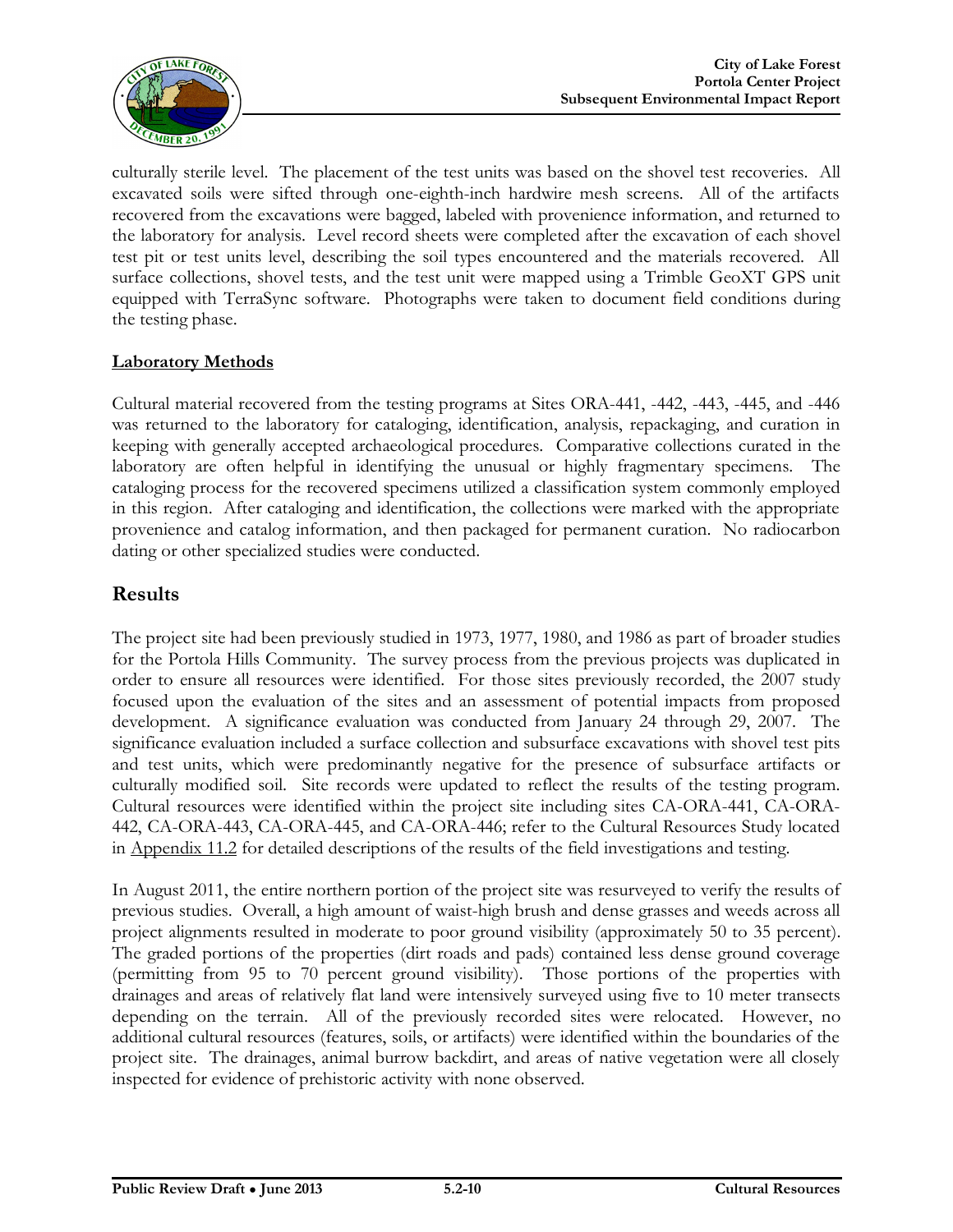

#### **ORA-441**

Site ORA-441 was recorded as a marine shell and artifact scatter on a south-facing slope between 990 to 1,060 feet amsl, measuring 108 by 35 meters. The site is centrally located on the western property boundary, approximately 400 meters due south of the Glenn Ranch Road and Saddleback Ranch Road intersection. No evidence remains of the four cairns observed during previous surveys, and no additional features were observed. Vegetation within the area consists of a native coastal sage scrub plant community, various cacti, and grasses. Disturbances noted within the site area include disking on the ridge top and an artificial cut made in part of the drainage to the west of the site. The previous disking has removed most of the native vegetation, and appears to have removed the previously identified rock cairns.

#### *Surface Recovery*

The surface collection resulted in the recovery of 6.7 grams of shell and one piece of debitage.<sup>1</sup> The piece of debitage was recovered from the side of the hill. The shell was recovered from the bottom of the hill, next to the drainage. None of the artifacts reported in the 1973 site record were observed. There was no indication from any of the previous reports that the artifacts were collected during previous surveys, indicating that the artifacts were collected but not documented, or they were removed as a result of disking and other modern activities within the site area.

#### *Subsurface Excavation*

Eleven shovel test pits were excavated at the site. The shovel test pits were placed between the shell scatter near the seasonal drainage and the surface collection near the top of the hill. All shovel test pits were excavated to 30 centimeters, with the exception of shovel test pit 4 and shovel test pit 11, which were excavated to 50 centimeters. No artifacts were recovered and no culturally modified soil was observed.

One standard one-meter-square test unit was excavated to 30 centimeters. The test unit was placed in the area where shell was observed on the surface. One shell fragment was recovered within the first 10 centimeters, and two shell fragments were recovered within the 10 to 20 centimeter level. A soil change was noted at 10 centimeters near the west wall of the unit, and at 20 centimeters for the majority of the unit. The top layer of soil was noted as a medium-gray sandy loam, and the lower layer of soil is a medium-gray/tan sandy alluvium. At the lower level, the soil did not change color, but it became much more compacted, and the sand was less coarse in size/texture.

#### *Laboratory Analysis*

 $\overline{a}$ 

As stated, shell and one piece of debitage were recovered at the site. The single piece of debitage falls under the category of lithic production waste. Debitage consists of lithic production waste specimens that lack specific attributes of tools, cores, or flakes. Although the term debitage has been used to describe all waste products that result from flintknapping, its use here is limited to angular waste fragments, sometimes referred to as shatter, which may also result from use of

<sup>&</sup>lt;sup>1</sup> Debitage refers to all the waste material produced during lithic reduction and the production of chipped stone tools. This assemblage includes, but is not limited to, different kinds of lithic flakes, shatter, and production errors and rejects.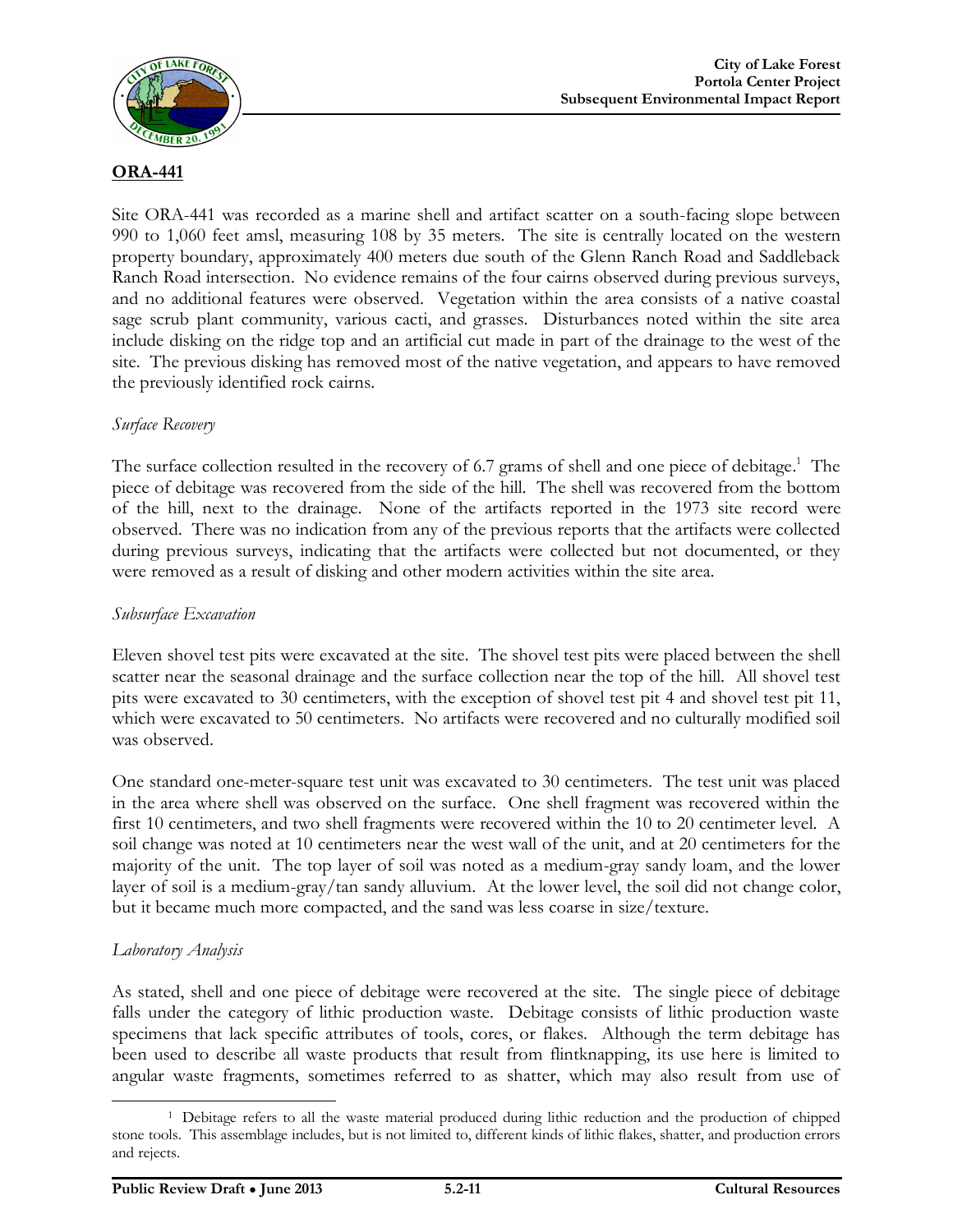

percussion tools, particularly the sharpening of groundstone tools with hammerstones, and resharpening the edges of hammerstones dulled during sharpening of groundstone tools. The lithic material category for the single piece of debitage is medium-grained metavolcanic, most likely sourced locally. The debitage exhibited use patterns typical of shatter from tool production; a single point of percussion and sharp, angular edges. Lithic production waste made from metavolcanic materials is in keeping with the abundance of these materials in the region and the preference to use these materials for tools.

#### *Discussion*

Due to the lack of artifacts observed on the surface despite the excellent ground visibility and the absence of a subsurface cultural deposit, it appears that Site ORA-441 was a temporary or seasonal resource extraction and processing site that lacks any information that might reflect focused or longterm use. The rock cairns listed in the 1973 site form were once believed to indicate the presence of human burials; however, no evidence of human remains was observed during previous surveys, or during the present field investigation. The subsurface excavations combined with the collection and curation of surface artifacts and recordation of the site has exhausted the research potential for Site ORA-441.

#### **ORA-442**

Site ORA-442 was recorded during the current field investigation as an artifact scatter located on a southwest-facing slope between 960 to 1,060 feet amsl and measuring 198 by 54 meters. The site was relocated at the southwest corner of the subject property, just northwest of Aliso Creek and El Toro Road, 600 meters southwest of Glenn Ranch Road. Vegetation in the site vicinity consists of a native coastal sage scrub plant community, various cacti, and grasses. Dark, midden-like soil was observed on the slope, but within an area that has been disked for many years. The soil is most likely not culturally modified other than being altered by years of agricultural use. The site has been disturbed by disking, which has removed all of the native vegetation within the site.

#### *Surface Recovery*

The surface collection resulted in the recovery of five lithic production waste flakes (one Monterey chert, one chalcedony, one quartzite, and two medium-grained metavolcanic), two scrapers, one cobble scraper, one piece of debitage, one mano, and one core.

#### *Subsurface Excavation*

Eleven shovel test pits were placed within and just beyond the surface scatter of artifacts. All shovel test pits were excavated to 30 centimeters except for shovel test pit 1 and shovel test pit 2, which went to 40 and 50 centimeters, respectively. The diameter of each averaged about 30 centimeters. No prehistoric artifacts were recovered and no culturally modified soil was observed.

One standard one-meter-square test unit was excavated to a depth of 30 centimeters. No artifacts or culturally modified soil were observed during the test unit excavation; however, a soil change was noted between 12 and 25 centimeters below the surface. The native soil is a medium gray/tan sandy loam, which became more compacted in the lower level. Since no artifacts were recovered and no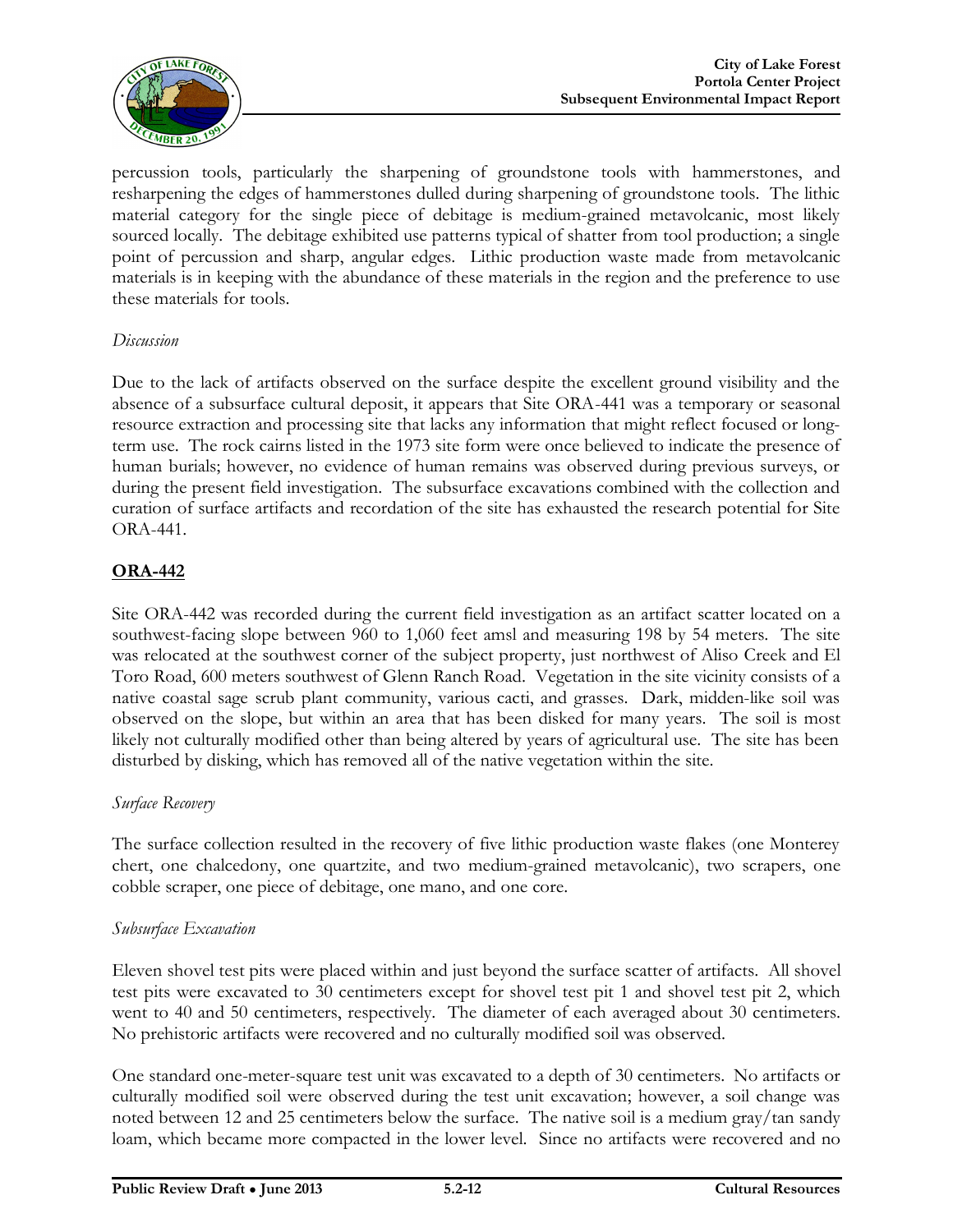

culturally modified soil was observed, the results of the subsurface excavations indicate that there is no subsurface component to the site.

#### *Laboratory Analysis*

A total of 11 artifacts were recovered from the surface at Site ORA-442. The artifact assemblage consisted of five lithic production waste flakes (one Monterey chert, one chalcedony, one quartzite, and two medium-grained metavolcanic), three scrapers, one piece of debitage, one mano, and one core. The cobble scraper and one additional scraper were made from quartzite; the remaining artifacts were made from medium-grained metavolcanic.

The groundstone tool recovered from the site consisted of a mano that was measured, weighed, and analyzed for groundstone characteristics and material type. The lithic material category for the mano is medium-grained metavolcanic, it weighs 664.0 grams, and measures 13 by nine by five centimeters. Metavolcanic materials are abundant in the region and the preferred material to use for tools. The mano recovered from the site appears to have been used lightly on one side, and fire affected/burned.

The lithic production waste recovered from the site consisted of one core, five flakes, and one piece of debitage. Cores are typically rocks from which percussive flakes have been struck. The critical element in this classification is that the resultant flakes, not the source, are the objects of percussive activity. While the manufacture of most lithic tools requires flaking, the core is simply a source for potentially usable flakes. Other tools may exhibit core-like percussive edge preparation and therefore incorporate the term "core" in their nomenclature (e.g., core/scraper); however, the classification of core was reserved for those objects that were used as sources of flakes. The lithic material category for the core recovered from the site is medium-grained metavolcanic, which was most likely sourced locally.

Flakes typically consist of flaked lithic material that exhibits specific attributes that are the result of flake-producing activities. Flakes exhibited a platform, a bulb of percussion, and force lines and rings, among other attributes. The lithic material categories for the flakes recovered at the site include chalcedony, Monterey chert, quartzite, and medium-grained metavolcanic. Medium-grained metavolcanic flakes indicate that some tool manufacturing occurred locally or at the site. Materials such as Monterey chert and chalcedony are also locally sourced materials; however, more specialized materials such as certain types of chert and obsidian (although no obsidian was recovered at the site) indicate that the local inhabitants traded raw materials with surrounding populations for the production of tools.

The lithic material categories for the single piece of debitage recovered from the site is mediumgrained metavolcanic, most likely sourced locally. The debitage exhibited use patterns typical of shatter from tool production, a single point of percussion and sharp, angular edges with no visible cortex.

The unifacial precision tools recovered from the site consisted of three scrapers. Scrapers include unifacial tools that were used to scrape, cut, or flense wood, flesh, or other fibrous materials. The scrapers recovered from the site were divided into three different types based on the morphological form of the tool, usually derived from the characteristics of the utilized edges. One scraper is a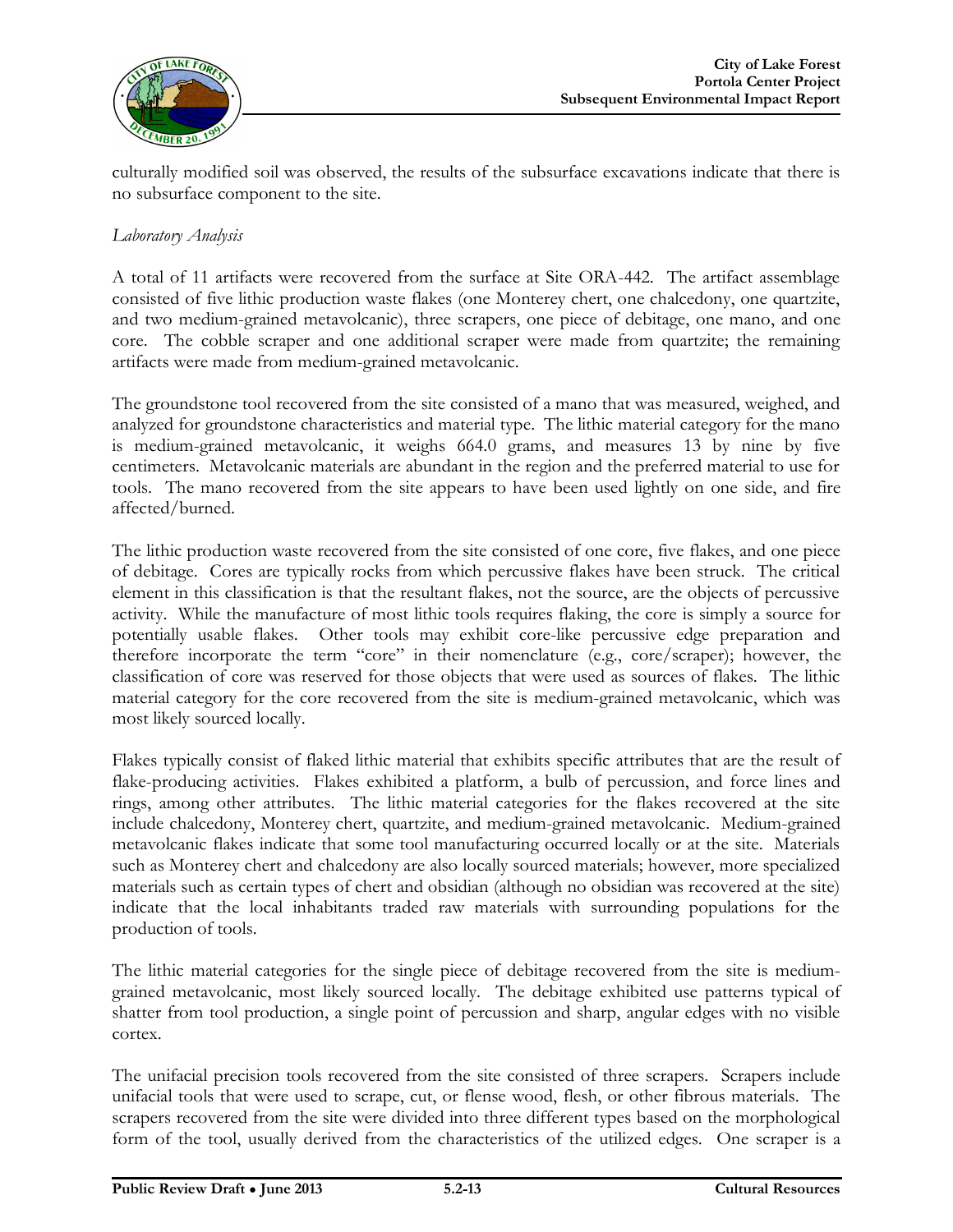

cobble scraper that was derived from a cobble split along its length and width, with one utilized edge that also has a perforator; the second scraper is a split cobble scraper that was reduced to a very large flake with one percussion bulb and two reworked edges; and the third scraper is a large spall scraper that has a slightly utilized edge. The materials used to produce the tools consist of quartzite and medium-grained metavolcanic, most likely sourced locally. The scrapers do not exhibit signs of extensive use; rather, they appear to have been utilized lightly, with little retouching or re-flaking of the edges. The split cobble scraper exhibited the most retouching of the three scrapers.

#### *Discussion*

It appears that Site ORA-442 was a temporary or seasonal resource extraction, processing, and perhaps, tool production and maintenance site. The groundstone tools indicate that seed grinding activities took place at the site. The site lacks information that might reflect long-term use. The subsurface excavations combined with the collection and curation of surface artifacts and the recordation of the site have exhausted the research potential for Site ORA-442.

#### **ORA-443**

Site ORA-443 was recorded as an artifact scatter with groundstone tools situated within a drainage that opens up to the south and drains into Aliso Creek. The site is centrally located near the southeast property boundary, just south of Glenn Ranch Road, and approximately 100 meters northwest of El Toro Road and Aliso Creek. The site measures approximately 54 by 180 meters and extends south from the top of a knoll at approximately 1,180 feet amsl to approximately the 1,050 foot level. No features were observed, including the rock grouping reported in the 1973 site record. No midden soil was observed. Vegetation consists of a native coastal sage scrub plant community, various cacti, and grasses. The site area did not appear to be disturbed other than from natural erosion within the drainage.

#### *Surface Recovery*

The surface collection resulted in the recovery of four lithic production waste flakes (two Monterey chert and two medium-grained metavolcanic), two pieces of debitage, and five manos. The majority of the surface collections originated from the top of the hill at the north end of the site.

#### *Subsurface Excavation*

Fifteen shovel test pits were placed within and just beyond the surface scatter of artifacts. All shovel test pits were excavated to 30 centimeters, and the diameter of each averaged about 30 centimeters. No artifacts were recovered and no culturally modified soil was observed.

One standard one-meter-square test unit was excavated to a depth of 30 centimeters. No artifacts or culturally modified soil was observed during the test unit excavation; however, a soil change was noted around 20 to 25 centimeters below the surface. The soil changed color slightly, from a dark gray sandy loam to a lighter grayish tan; it also became much more compacted at the lower level, and the sand was less coarse in size and texture. Although the soil appeared darker on the surface, this is most likely due to natural processes such as the decomposition of organic debris, which forms a loamy topsoil. There was no evidence that the topsoil was culturally modified, or contained cultural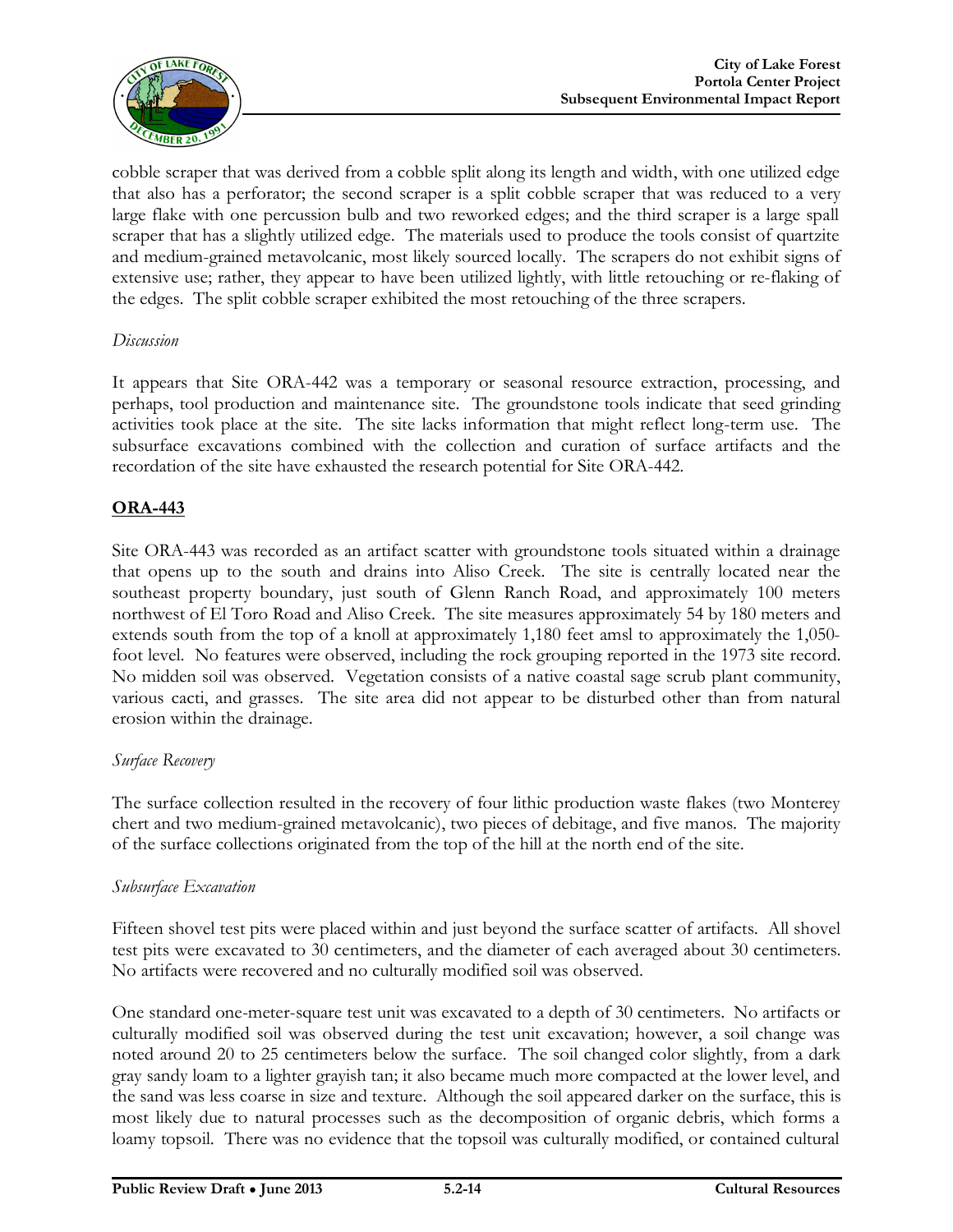

constituents such as shellfish remains. The placement of the test unit was based on the potential for the site to contain a subsurface deposit, which was higher within the eastern portion of the site area where the terrain was considerably flatter and more level than the western portion of the site, which contained more surface artifacts, but was sloped and rocky. Since no artifacts were recovered and no culturally modified soil was observed, the results of the subsurface excavations indicate that there is no subsurface component to the site.

#### *Laboratory Analysis*

A total of 11 artifacts were recovered from Site ORA-443. The artifact assemblage consisted of four lithic production waste flakes (two Monterey chert and two medium-grained metavolcanic), two pieces of debitage (medium-grained metavolcanic and Monterey chert), and five manos. The lithic material categories for the five manos include granite, quartzite, and coarse-grained metavolcanic, which can be found locally.

The groundstone tools recovered from the site were measured, weighed, and analyzed for groundstone characteristics and material type. The weights range from 54.9 to 765.2 grams.

Four of the five manos recovered from the site exhibit use-wear on primarily one surface. Use-wear often forms noticeable striations along the used surface, creating an artificial shoulder between the grinding surface and the side of the mano. The fifth mano appears to have been used on both sides. The manos appear to have been used moderately, and were fragmented and fire-affected as a result of burning.

The lithic production waste consisted of four flakes and two pieces of debitage. The lithic material categories for the lithic production waste recovered at the site includes Monterey chert and mediumgrained metavolcanic. Medium-grained metavolcanic can be sourced locally, and the Monterey chert also appears to be a local material. Very fine-grained metavolcanics, such as chert, were highly valued due to their flaking characteristics, which allow for very sharp, precise edges. The flakes are mostly primary and secondary flakes, which have cortex on some of the surfaces. The debitage exhibited use patterns typical of shatter from tool production (one or two points of percussion and sharp, angular edges with no cortex).

#### *Discussion*

It appears that Site ORA-443 was a temporary or seasonal resource extraction, processing, and perhaps, a tool production and maintenance site that utilized both local and imported materials in the production of stone tools, and where the grinding of seeds and/or acorns also occurred. Although the ground visibility was fair to good, the site lacks information that might reflect longterm use. The subsurface excavations, combined with the collection and curation of surface artifacts and recordation of the site, has exhausted the research potential for Site ORA-443.

#### **ORA-445**

Site ORA-445 is disturbed, evidenced by the presence of concrete and modern trash, which covers the entire site area. Site ORA-445 was relocated during the current field investigation near the western property boundary, south of Glenn Ranch Road, and approximately 50 meters southwest of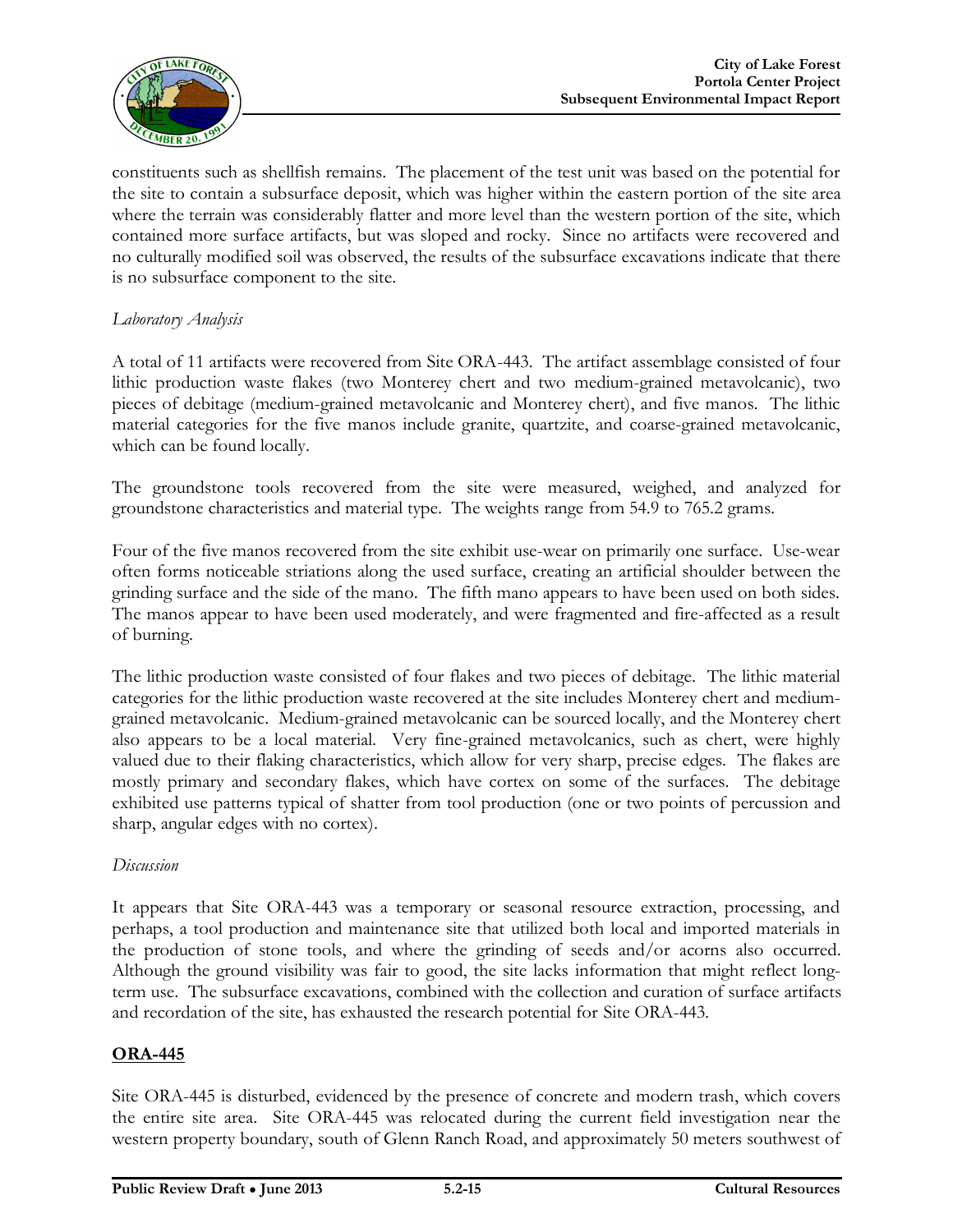

the Saddleback Ranch Road and Glenn Ranch Road intersection. The site boundaries could not be accurately defined because of the disturbances and lack of surface artifacts; however, the testing covered an area that measured approximately 72 by 108 meters, between 920 and 960 feet amsl. No artifacts, midden soil, or features were observed on the surface. A concrete drainage ditch running north/south has impacted the west side of the site, and the northeast end of the site area has been graded for a road. Vegetation within the area consists of a native coastal sage scrub plant community, various cacti, and grasses.

#### *Surface Recovery*

No artifacts were observed on the surface, including those previously reported. It appears that disturbances to the site have removed all the previously recorded artifacts.

#### *Subsurface Excavation*

Five shovel test pits were placed within the previously mapped site area. All shovel test pits were excavated to 30 centimeters, and the diameter of each averaged about 30 centimeters. The soil is a grayish tan sandy loam. No artifacts were recovered and no culturally modified soil was observed. Since no artifacts were recovered and no culturally modified soil was observed, the results of the subsurface excavations indicate that there is no subsurface component to the site.

#### *Laboratory Analysis*

No artifacts were recovered; therefore, laboratory analysis was not conducted.

#### *Discussion*

It appears from the results of the records search that Site ORA-445 was a temporary or seasonal resource extraction and processing site, which utilized the stream to the east, and where the grinding of seeds and/or acorns also occurred. From past descriptions of the size of the site, and the reported presence of midden soil, the site may have been used more frequently than the other resources within the project area. The results of the current field investigation, however, lack any information that might reflect focused or long-term use. The subsurface excavations and recordation of the site has exhausted the research potential for Site ORA-445.

#### **ORA-446**

Site ORA-446 was recorded as an artifact scatter with lithic production waste situated on top of a knoll between approximately 1,060 and 1,100 feet amsl, and measuring approximately 58 by 49 meters, although this was difficult to determine due to the disturbances at the site. The site is located along the western property boundary, 200 meters north of Glenn Ranch Road, and approximately 200 meters due west of Millwood Road. A dirt road borders the western half of the site. Additionally, the majority of the site area appeared graded. The knoll has been flattened, and most of the topsoil has been pushed down slope to the east. There were cement drainage ditches on the east and west slopes below the site as well. No features or midden soil were observed. Vegetation consists of a native coastal sage scrub plant community, various cacti, and grasses outside of the extensively graded area.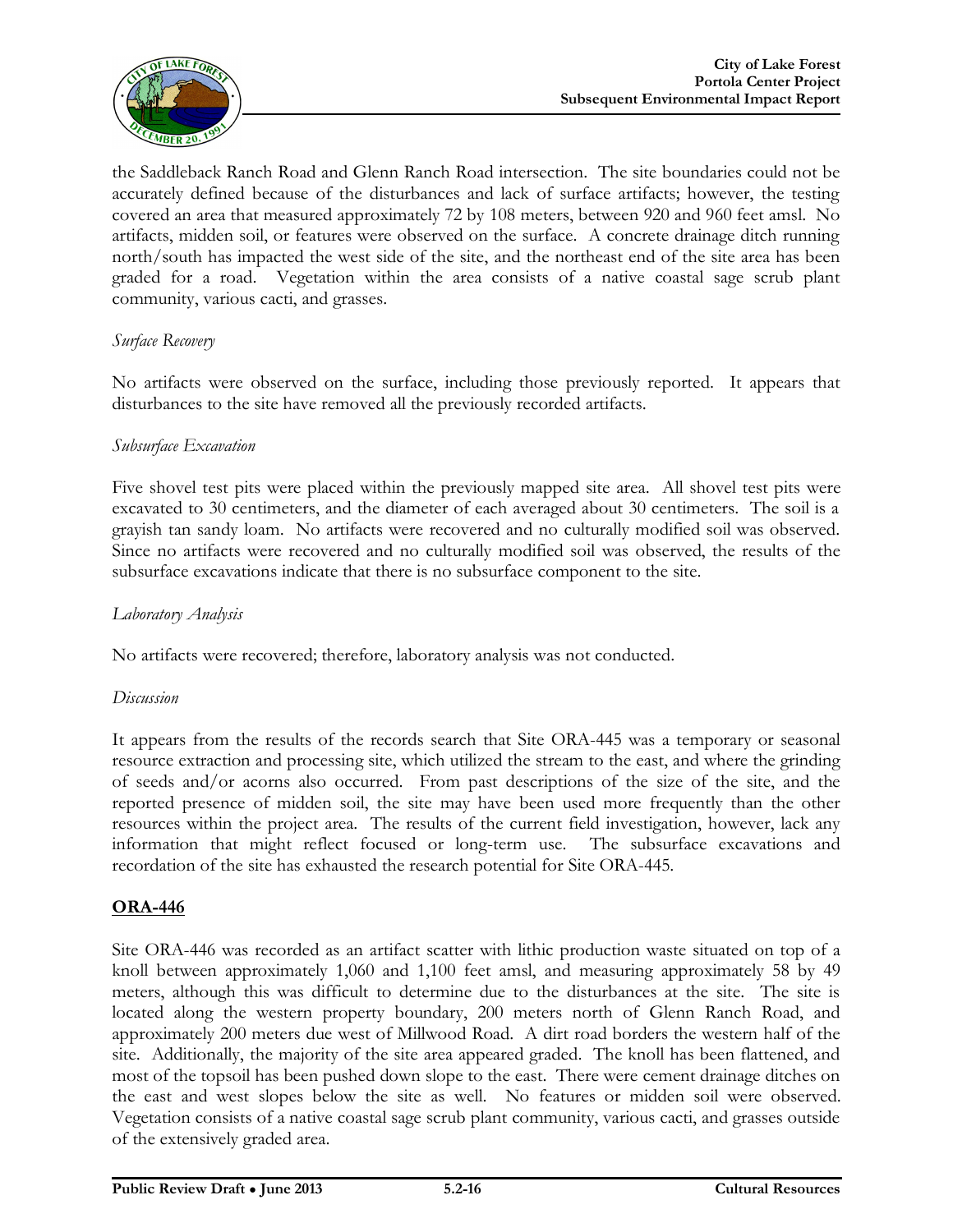

#### *Surface Recovery*

The surface collection resulted in the recovery of four lithic production waste flakes (two quartzite and two medium-grained metavolcanic). The surface collections originated from the top of the hill, at the north end of the site.

#### *Subsurface Excavation*

Eight shovel test pits were placed within and just beyond the surface scatter of artifacts, as well as along the side of the road where artifacts were observed eroding out of the road cut. All shovel test pits were excavated to 30 centimeters, and the diameter of each averaged about 30 centimeters. No artifacts were recovered and no culturally modified soil was observed.

One standard one-meter-square test unit was excavated to a depth of 30 centimeters. No artifacts or culturally modified soil was observed during the test unit excavation, and the soil, which is a grayish tan compacted sandy and gravely loam, remained unchanged throughout the decimeter levels. Since no artifacts were recovered and no culturally modified soil was observed, the results of the subsurface excavation data verified that no subsurface component is present at the site.

#### *Laboratory Analysis*

A total of four artifacts were recovered from ORA-446. The artifact assemblage consisted of four lithic production waste flakes (two quartzite and two medium-grained metavolcanic).

The lithic production waste consisted of four flakes that exhibited a platform, a bulb of percussion, and force lines and rings, among other attributes. The lithic material category for the flakes is medium-grained metavolcanic, most likely found locally.

#### *Discussion*

Due to the minimal number of artifacts observed on the surface despite excellent ground visibility and the absence of a subsurface cultural deposit, it appears that the Site ORA-446 was a temporary or seasonal resource extraction and processing site that lacks any information that might reflect focused or long-term use. The subsurface excavations and recordation of the site has exhausted the research potential for Site ORA-446.

### **PALEONTOLOGICAL RESOURCE RECORDS SEARCH**

#### **Results and Findings**

#### **Previously Recorded Fossil Localities**

Paleontologically, all of the Tertiary sedimentary formations within the project boundaries have yielded marine fossils, either on the subject property or in nearby exposures. Recorded fossil localities in the published literature, or in informally prepared paleontologic assessment or monitoring and mitigation reports are more numerous in those areas that have been monitored paleontologically during grading and earthmoving activities associated with site preparations than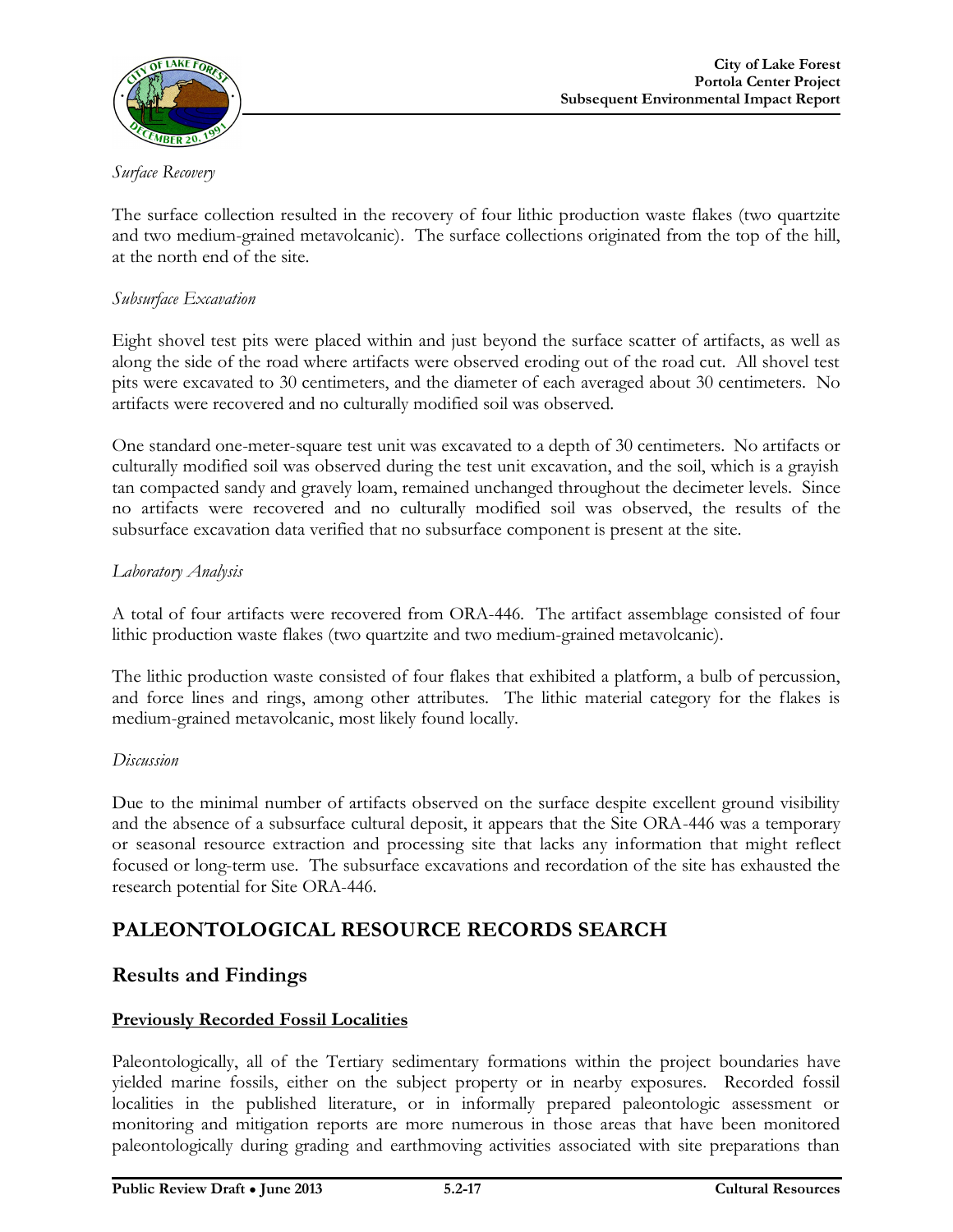

they are in areas that have not been assessed or monitored. Fossils vary in size from microscopic single-celled organisms (foraminifera and diatoms) to large marine mammals (e.g., whales).

Fossil types that have been recovered from local exposures of the Oso Sand Member of the Capistrano Formation in Oso Creek, Aliso Creek and Serrano Creek drainages, but outside of the project boundary, include abundant remains of both cartilaginous fish (e.g., large shark teeth) and bony fish, as well as marine birds and marine mammals (e.g., baleen and toothed whales, dolphins and sea lions). Although fossils were not reported regarding Glenn Ranch, both shark and marine mammal remains from two localities within the original Portola Center property were reported on the adjacent Whiting Ranch. The Soquel Member of the Puente Formation has yielded several fossiliferous horizons in the nearby Foothill Ranch area containing marine mammals, marine crocodile, bony and cartilaginous fish, microfossils (e.g., rich diatom assemblages), macroinvertebrates (e.g., bivalve and gastropod mollusks, bryozoan remains, decapod crustaceans, gooseneck barnacles, and echinoderm remains) and marine algae and terrestrial vascular plant assemblages. A few scattered marine mammal bones were reported from the Glenn Ranch area. The La Vida Member of the Puente Formation covers the greatest amount of area within the proposed Portola Center Project boundary, which makes up only a part of the original Glenn Ranch property. Fossils reported from surface exposures in the Glenn Ranch area include poorly preserved fish remains (scales, fin, and bone fragments), and rare internal and external molds of deep-water bivalve and gastropod mollusks. Microfossils such as diatoms and foraminifera are also common in the formation.

The Topanga Formation, exposed mainly outside the project area to the northeast, locally has yielded the greatest amount of fossil material in surface exposures in areas adjacent to the project site. Shallow-water marine fossils typically include bivalve mollusks such as giant oysters, scallops and clams, as well as gastropods, particularly the index fossil snail, *Turritella ocoyana*. Throughout the entire mapped area of Glenn Ranch almost every in-place exposure, as well as surface 'float' blocks contain fossils. Fossil vertebrate remains are also particularly abundant and include bones of whale and marine carnivores. The surficial marine mammal remains represent a significant concentration and strongly suggest that more complete and better preserved materials may be present in the subsurface and would likely be exposed during any grading and earth-moving activities associated with site preparations for the proposed project. Additional fossil localities east of the project site in the vicinity of Upper Oso Reservoir have also yielded important vertebrate as well as invertebrate fossils. At least one new species, of a rock-boring bivalve mollusk, has been described from the Upper Oso Reservoir area.

#### **Museum Collections and Record Searches**

Fossil occurrences are also documented in the collections and records of the Orange County paleontological collection in Santa Ana (now the John D. Cooper Archaeological and Paleontological Center), the Vertebrate Paleontology (LACM) and the Invertebrate Paleontology (LACMIP) collections of the Natural History Museum of Los Angeles County in Los Angeles (LACMNH), the University of California Museum of Paleontology in Berkeley (UCMP), and the U.S. Geological Survey (USGS) collections in the Smithsonian Institution in Washington, D.C. LACMNH collections also include the previously orphaned collections of the University of California at Los Angeles (UCLA) and the California Institute of Technology in Pasadena (CIT).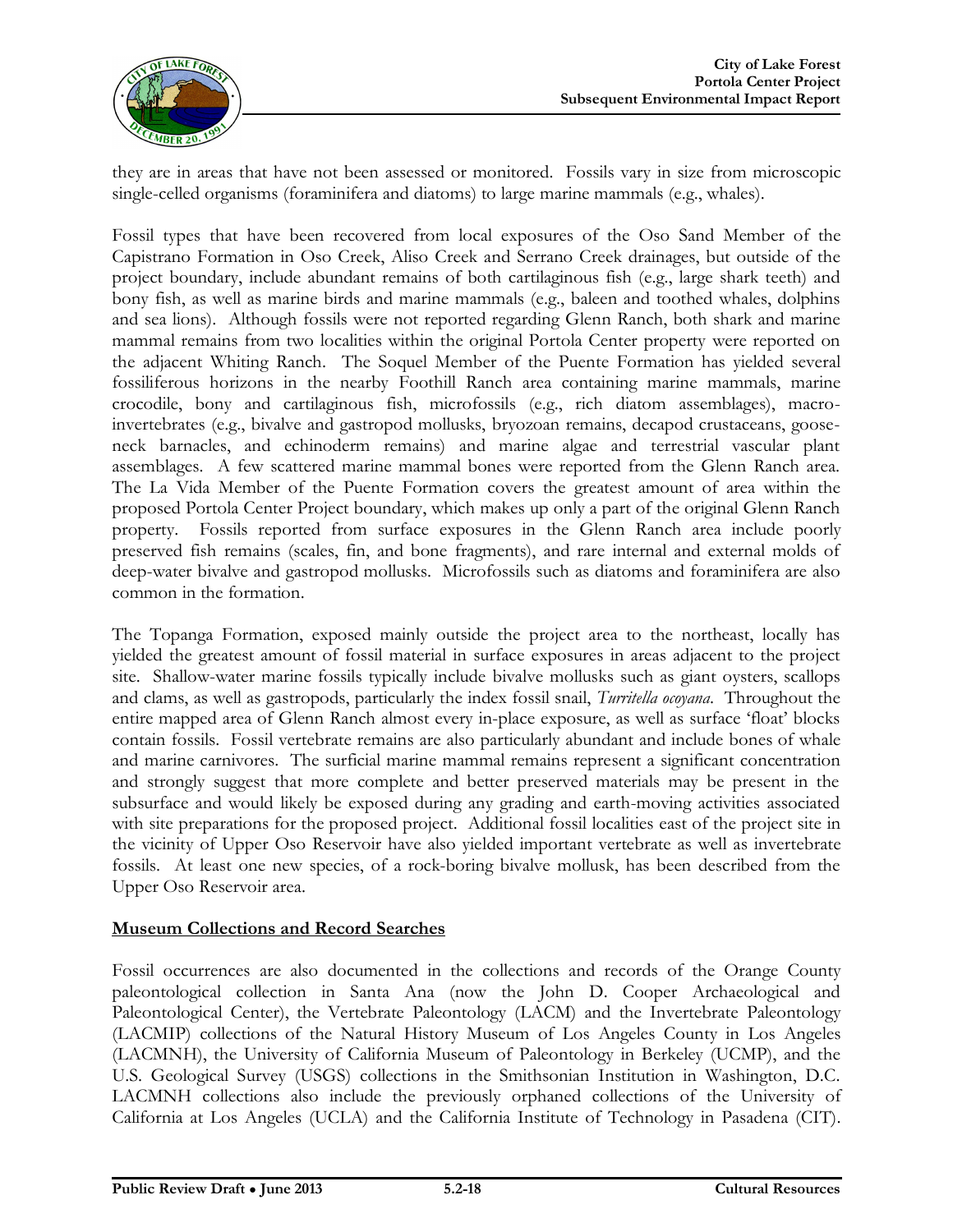

The inventory of fossils in the Cooper Center lists several collections from "Glenn Ranch," but data associated with them seems to have been lost or misplaced.

The LACMIP collection records included 289 Miocene localities from Orange County, of which 16 are from within a one-mile radius of the project site. None are within the project site. Bivalve and gastropod mollusks are the dominant fossils from these formations, which include the Topanga Formation (seven localities), Vaqueros Formation (four localities), Vaqueros-Sespe Formation undifferentiated (one locality), Capistrano Formation undifferentiated (one locality), Puente Formation undifferentiated (one locality), lower Temblor Stage (one locality), and none cited (one locality). A report on LACM fossil records from the museum was prepared on August 16, 2011. The report does not cite any localities from within the bounds of the project site, but does include six localities in the Oso Sand south of the project site that yielded an impressive list of marine vertebrate fossils, including cartilaginous and bony fish, turtles, crocodile, diving birds, and marine and terrestrial mammals. Additional localities from the Topanga Formation have also yielded important vertebrate fossils. The closest locality in the Puente Formation yielded fossil specimens of tonguefish. Several of the LACM vertebrate fossil localities along Aliso Creek and around Upper Oso Reservoir are shown on the LACMIP locality records; refer to the Paleontological Resource Assessment located in Appendix 11.2.

The collection records of UCMP were also queried. Of 262 Miocene localities in Orange County, only nine are listed as from Aliso Creek (or Canyon) or vicinity, and only one of these is from the Puente Formation, which yielded bony fish remains. The other Aliso Creek area invertebrate fossil localities are cited as from the Vaqueros Formation (one locality), the Modelo Formation (four localities), and Temblor Stage sediments (three localities).

### **PALEONTOLOGICAL RESOURCES SURVEY**

A pedestrian field survey revealed the presence of both in situ fossil remains of bony fish (large scales, vertebrae and indeterminate bone fragments) and plant materials (leaves and indeterminate plant debris) in outcrop exposures of both the La Vida Member and the siltstone submember of the Soquel Member of the Puente Formation both north and south of Glenn Ranch Road. No in situ fossils were recognized in sandstone outcrops of the Soquel Member. Float materials, some with abundant specimens of small bivalve mollusks were present in finer-grained concretionary clasts at multiple locations on the engineered fill surfaces north of Glenn Ranch Road. One of these specimens was associated with marine mammal bone in the same clast. These may have been derived from Topanga Formation outcrops farther up the slope from the current property during grading activities associated with development of the Portola Hills Community. South of Glenn Ranch Road, large concretionary sandstone boulders used as rip-rap to channel drainage runoff contained numerous specimens of large bivalve mollusks, such as giant oysters and scallops, as well as marine mammal bones. The coarseness of the sand grains in the enclosing sediments appeared identical to in situ outcrops of Soquel sandstone and could well have been derived from the project site during the latest phase of earth-moving activities. The abundance of fossils in situ and as float is strongly suggestive that any new excavation and/or grading activities would expose many more fossil specimens.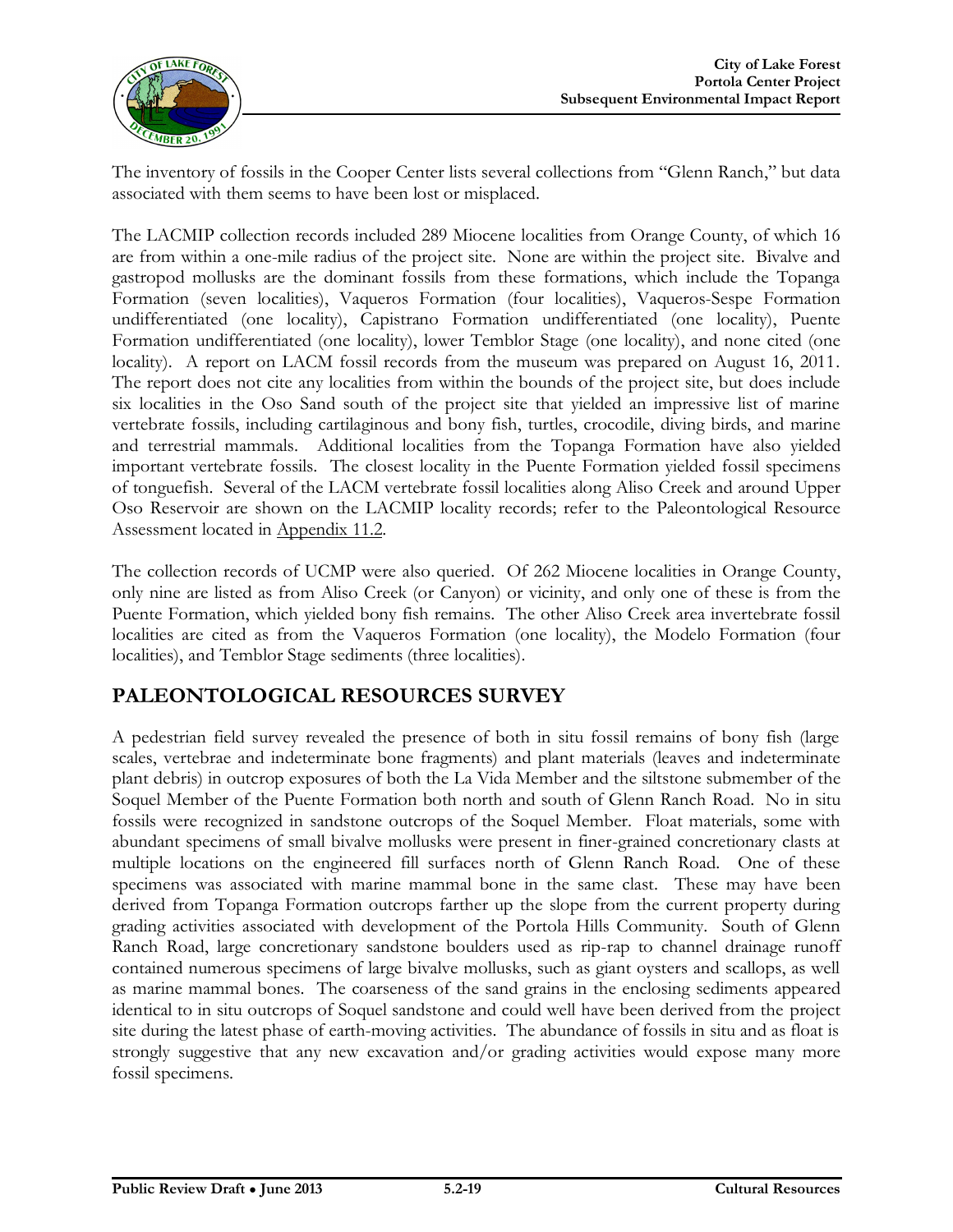

# **5.2.2 REGULATORY SETTING**

Numerous laws and regulations require Federal, State, and local agencies to consider the effects a project may have on cultural resources. These laws and regulations stipulate a process for compliance, define the responsibilities of the various agencies proposing the action, and prescribe the relationship among other involved agencies (i.e., State Historic Preservation Office and the Advisory Council on Historic Preservation). The National Historic Preservation Act (NHPA) of 1966, as amended, the California Environmental Quality Act (CEQA), and the California Register of Historical Resources, Public Resources Code (PRC) 5024, are the primary Federal and State laws governing and affecting preservation of cultural resources of national, State, regional, and local significance. The applicable regulations are discussed below.

### **FEDERAL**

### **National Historic Preservation Act of 1966**

Enacted in 1966 and amended in 2000, the National Historic Preservation Act (NHPA) declared a national policy of historic preservation and instituted a multifaceted program, administered by the Secretary of the Interior, to encourage the achievement of preservation goals at the Federal, State and local levels. The NHPA authorized the expansion and maintenance of the National Register of Historic Places (NRHP or National Register), established the position of State Historic Preservation Officer (SHPO) and provided for the designation of State Review Boards, set up a mechanism to certify local governments to carry out the purposes of the NHPA, assisted Native American tribes to preserve their cultural heritage and created the Advisory Council on Historic Preservation (ACHP).

#### **Section 106 Process**

Through regulations associated with the NHPA, an impact to a cultural resource would be considered significant if government action will affect a resource listed in or eligible for listing in the National Register. The NHPA codifies a list of cultural resources found to be significant within the context of national history, as determined by a technical process of evaluation. Resources that have not yet been placed on the National Register, and are yet to be evaluated, are afforded protection under the Act until shown to be not significant.

Section 106 of the NHPA and its implementing regulations (36 Code of Federal Regulations Part 800) note that for a cultural resource to be determined eligible for listing in the National Register, the resource must meet specific criteria associated with historic significance and possess certain levels of integrity of form, location, and setting. The criteria for listing on the National Register are applied within an analysis when there is some question as to the significance of a cultural resource. The criteria for evaluation are defined as the quality of significance in American history, architecture, archeology, engineering, and culture. This quality must be present in districts, sites, buildings, structures, and objects that possess integrity of location, design, setting, materials, workmanship, feeling, and association. A property is eligible for the NRHP if it is significant under one or more of the following criteria:

 *Criterion A*: It is associated with events that have made a significant contribution to the broad patterns of our history; or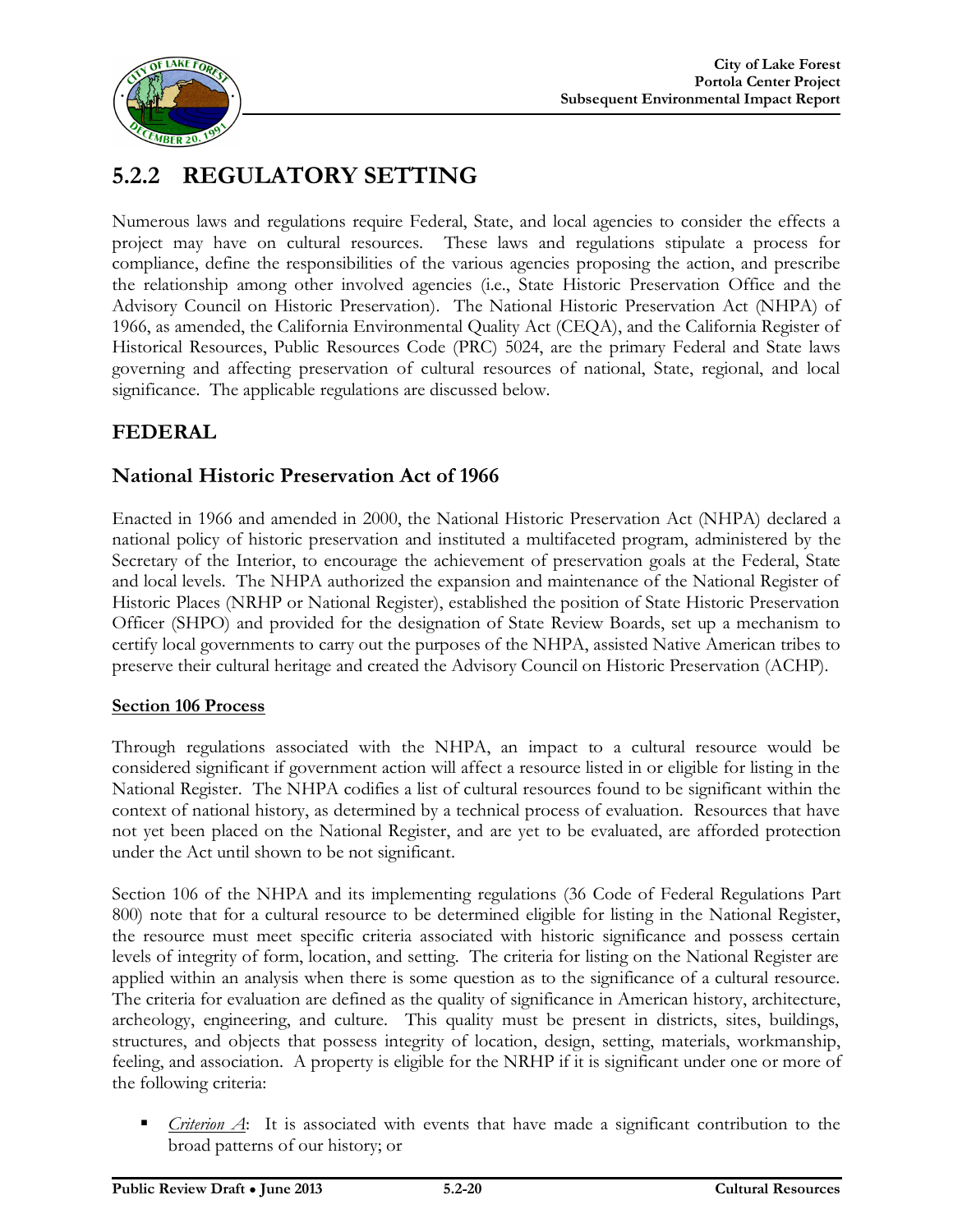

- *Criterion B*: It is associated with the lives of persons significant in our past; or
- *Criterion C*: It embodies the distinctive characteristics of a type, period, or method of construction, or that represent the work of a master, or that possess high artistic values, or that represent a significant and distinguishable entity whose components may lack individual distinction; or
- *Criterion D*: It has yielded, or may be likely to yield, information important in prehistory or history.

Criterion (D) is usually reserved for archaeological resources. Eligible cultural resources must meet at least one of the above criteria and exhibit integrity, measured by the degree to which the resource retains its historical properties and conveys its historical character.

The Section 106 evaluation process does not apply to projects undertaken under City environmental compliance jurisdiction; however, should the undertaking require funding, permits or other administrative actions issued or overseen by a federal agency, analysis of potential impacts to cultural resources following the Section 106 process will likely be necessary. The Section 106 process typically excludes cultural resources created less than 50 years ago unless the resource is considered highly significant from the local perspective. Finally, the Section 106 process allows local concerns to be voiced and the Section 106 process must consider aspects of local significance before a significance judgment is rendered.

### **STATE LEVEL**

### **California Environmental Quality Act**

As defined in Section 21083.2 of CEQA, a "unique" archaeological resource is an archaeological artifact, object, or site, about which it can be clearly demonstrated that without merely adding to the current body of knowledge, there is high probability that it meets any of the following criteria:

- **Contains information needed to answer important scientific research questions and there is a** demonstrable public interest in that information.
- Has a special and particular quality, such as being the oldest of its type or the best available example of its type.
- Is directly associated with a scientifically recognized important prehistoric or historic event or person.

If a lead agency determines that an archaeological site is a historical resource, the provisions of Section 21084.1 of CEQA and Section 15064.5 of the CEQA Guidelines apply. If an archaeological site does not meet the criteria for a historical resource contained in the CEQA Guidelines, then the site is to be treated in accordance with the provisions of CEQA Section 21083, which is unique archaeological resource. The CEQA Guidelines note that if an archaeological resource is neither a unique archaeological nor a historical resource, the effects of the project on those resources shall not be considered a significant effect on the environment (CEQA Guidelines Section 15-64.5(c)(4)).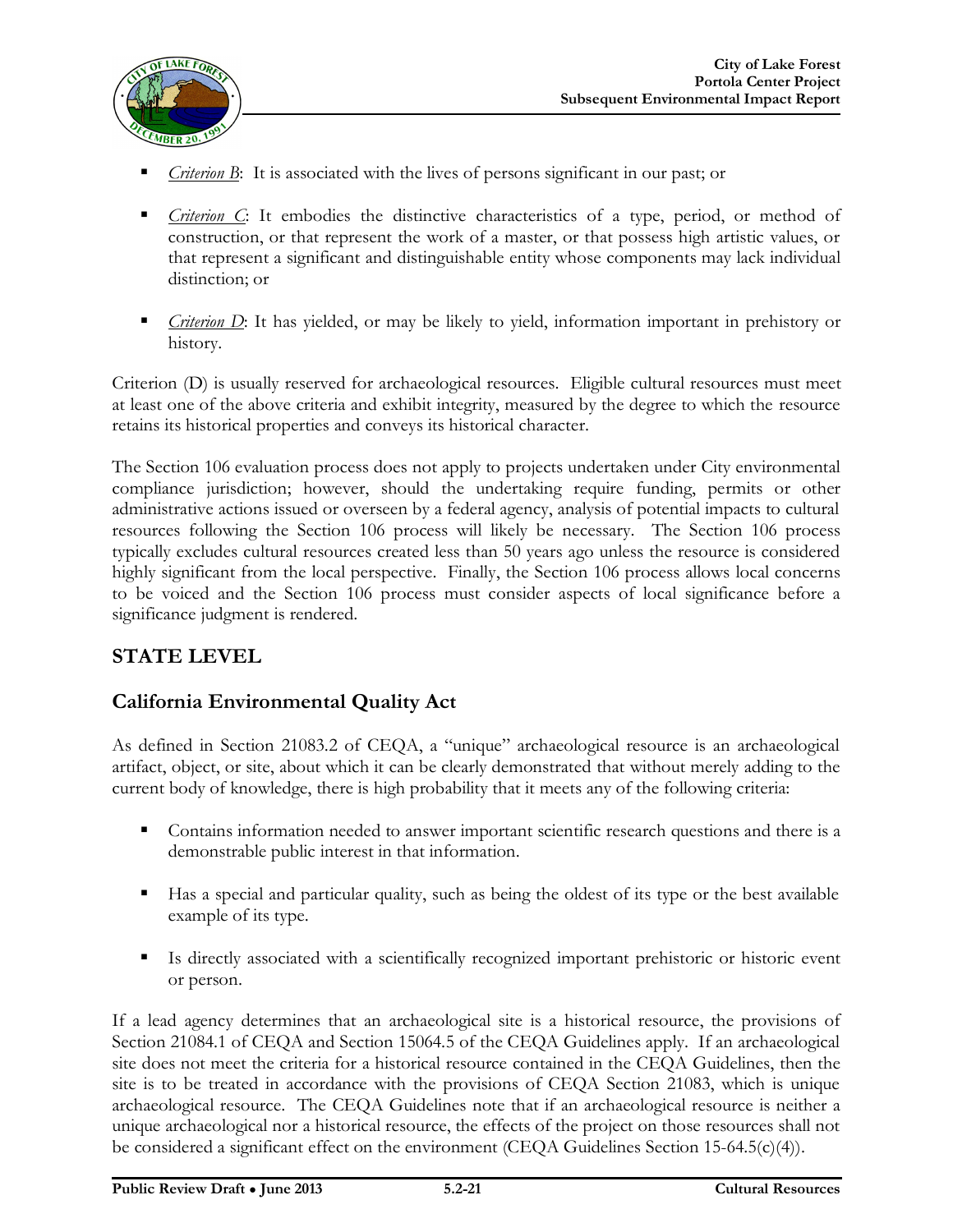

### **California Register of Historical Resources**

Created in 1992 and implemented in 1998, the California Register of Historical Resources (CRHR) is "an authoritative guide in California to be used by State and local agencies, private groups, and citizens to identify the State's historical resources and to indicate what properties are to be protected, to the extent prudent and feasible, from substantial adverse change." Certain properties, including those listed in or formally determined eligible for listing in the NRHP and California Historical Landmarks numbered 770 and higher, are automatically included in the CRHR. Other properties recognized under the California Points of Historical Interest program, identified as significant in historical resources surveys or designated by local landmarks programs, may be nominated for inclusion in the CRHR. A resource, either an individual property or a contributor to a historic district, may be listed in the CRHR if the State Historical Resources Commission determines that it meets one or more of the following criteria, which are modeled on NRHP criteria:

- **Criterion 1:** It is associated with events that have made a significant contribution to the broad patterns of California's history and cultural heritage.
- *Criterion 2*: It is associated with the lives of persons important in our past.
- *Criterion 3*: It embodies the distinctive characteristics of a type, period, region, or method of construction, or represents the work of an important creative individual, or possesses high artistic values.
- *Criterion 4*: It has yielded, or may be likely to yield, information important in history or prehistory.

### **LOCAL LEVEL**

### **City of Lake Forest General Plan**

City policies pertaining to cultural resources are contained in the Recreation and Resources Element of the Lake Forest General Plan. The Recreation and Resources Element describes methods for protecting historic, archaeological, and paleontological resources, and provides local policies to guide the implementation of cultural resource preservation, beyond the protections afforded by applicable federal, state, and local laws. These policies include the following:

- **Protect areas of important historic, archaeological, and paleontological resources.** (Policy 4.1)
- Identify, designate, and protect buildings or sites of historical significance. (Policy 4.2)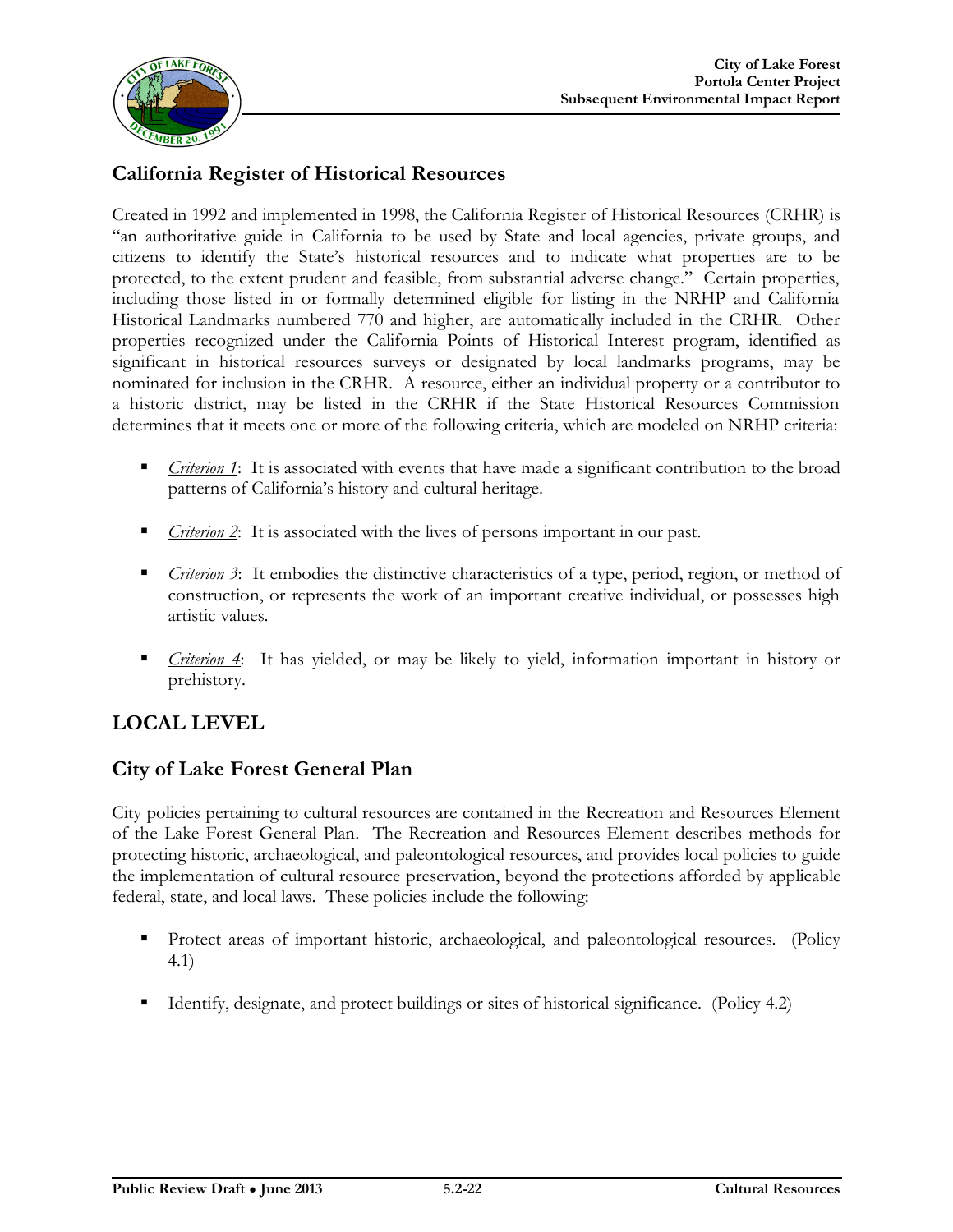

# **5.2.3 IMPACT THRESHOLDS AND SIGNIFICANCE CRITERIA**

The purpose of this analysis is to identify any potential cultural resources within or adjacent to the project site, and to assist the Lead Agency in determining whether such resources meet the official definitions of "historical resources," as provided in the Public Resource Code, in particular CEQA.

### **SIGNIFICANCE GUIDELINES**

### **Historical Resources**

Impacts to a significant cultural resource that affect characteristics that would qualify it for the NRHP or that adversely alter the significance of a resource listed in or eligible for listing in the CRHR are considered a significant effect on the environment. These impacts could result from "physical demolition, destruction, relocation, or alteration of the resource or its immediate surroundings such that the significance of an historical resource would be materially impaired" (CEQA Guidelines, Section 15064.5 [b][1], 2000). Material impairment is defined as demolition or alteration "in an adverse manner [of] those characteristics of an historical resource that convey its historical significance and that justify its inclusion in, or eligibility for inclusion in, the California Register" (CEQA Guidelines Section 15064.5[b][2][A]).

#### **Archaeological Resources**

A significant prehistoric archaeological impact will occur if grading and construction activities will result in a substantial adverse change to archaeological resources determined to be "unique" or "historic." "Unique" resources are defined in Public Resources Code Section 21083.2; "historic" resources are defined in Public Resources Code Section 21084.1 and CEQA Guidelines Section 15126.4.

Public Resources Code Section 21083.2(g) states:

*As used in this section, "unique archaeological resource" means an archaeological artifact, object, or site about which it can be clearly demonstrated that, without merely adding to the current body of knowledge, there is a high probability that it meets any of the following criteria:*

- *1. Contains information needed to answer important scientific research questions and that there is a demonstrable public interest in that information;*
- *2. Has a special and particular quality, such as being the oldest of its type or the best available example of its type; or*
- *3. Is directly associated with a scientifically recognized important prehistoric or historic event or person.*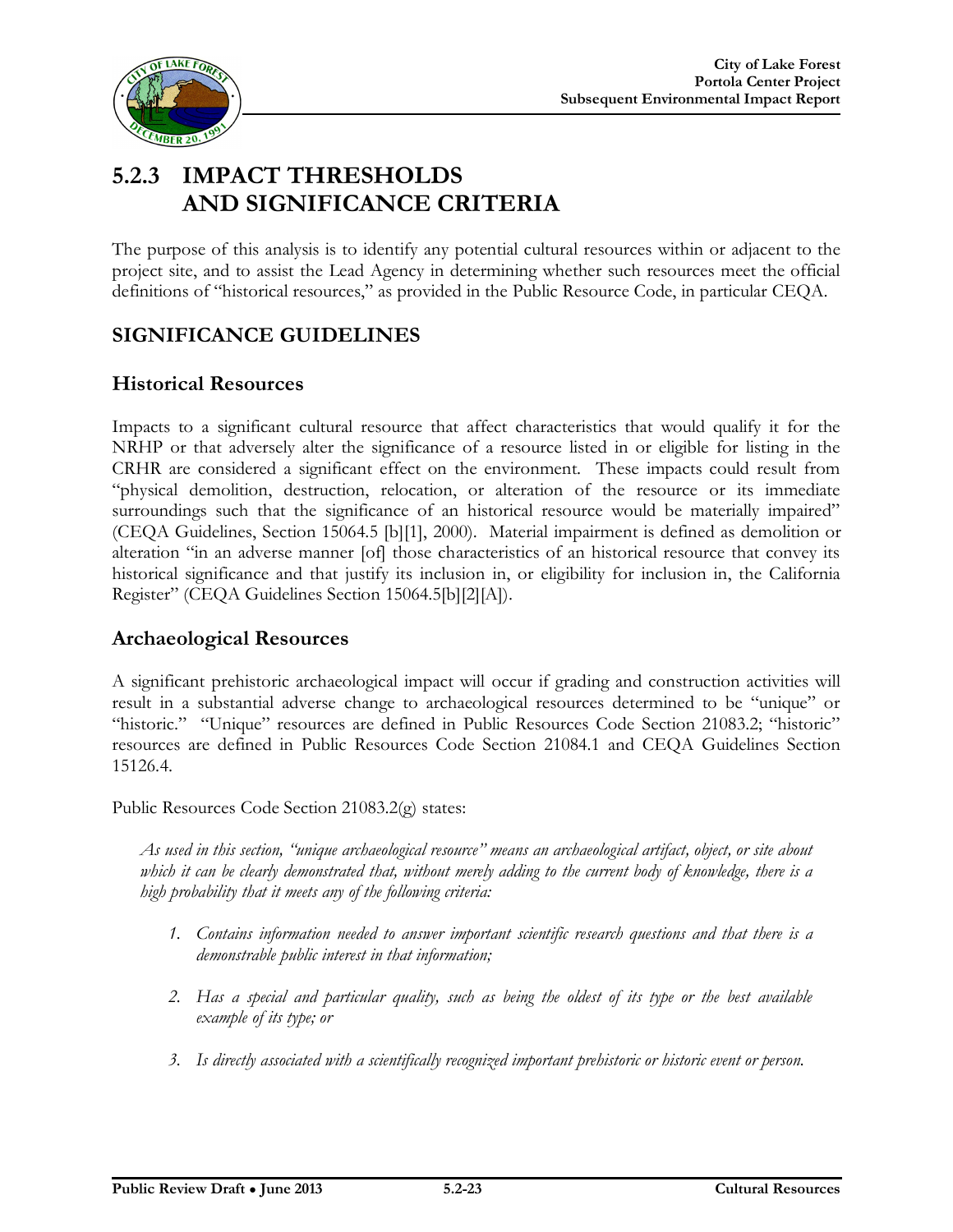

### **Paleontological Resources**

An impact on paleontological materials would be considered a significant impact if the project results in the direct or indirect destruction of a unique or important paleontological resource or site. The following criteria are used to determine whether a resource is unique or important:

- $\blacksquare$  The past record of fossil recovery from the geologic unit(s);
- The recorded fossil localities in the project site;
- Observation of fossil material on-site; and
- The type of fossil materials previously recovered from the geologic unit (vertebrate, invertebrate, etc.).

# **CEQA SIGNIFICANCE CRITERIA**

Appendix G of the CEQA Guidelines contains the Initial Study Environmental Checklist form, which includes questions relating to cultural resources. The issues presented in the Initial Study Checklist have been utilized as thresholds of significance in this section. Accordingly, a project may create a significant adverse environmental impact if it would:

- Cause a substantial adverse change in the significance of a historical resource as defined in CEQA Guidelines Section 15064.5 (refer to Section 8.0, *Effects Found Not to be Significant*);
- Cause a substantial adverse change in the significance of an archaeological resource pursuant to Section 15064.5 (refer to Impact Statement CUL-1);
- Directly or indirectly destroy a unique paleontological resource or site or unique geologic feature (refer to Impact Statement CUL-2); and/or
- Disturb any human remains, including those interred outside of formal cemeteries (refer to Section 8.0, *Effects Found Not to be Significant*).

Based on these standards/criteria, the effects of the proposed project have been categorized as either a "less than significant impact" or a "potentially significant impact." If a potentially significant impact cannot be reduced to a less than significant level through the application of goals, policies, standards or mitigation, it is categorized as a significant and unavoidable impact. The standards used to evaluate the significance of impacts are often qualitative rather than quantitative because appropriate quantitative standards are either not available for many types of impacts or are not applicable for some types of projects.

# **5.2.4 OVERVIEW OF OSA PEIR CULTURAL RESOURCES ANALYSIS**

The OSA PEIR analyzed potential impacts to cultural resources (historical, archaeological, and paleontological resources) associated with the proposed Lake Forest Opportunities Study. The OSA PEIR concluded that potential impacts to cultural resources would be reduced to a less than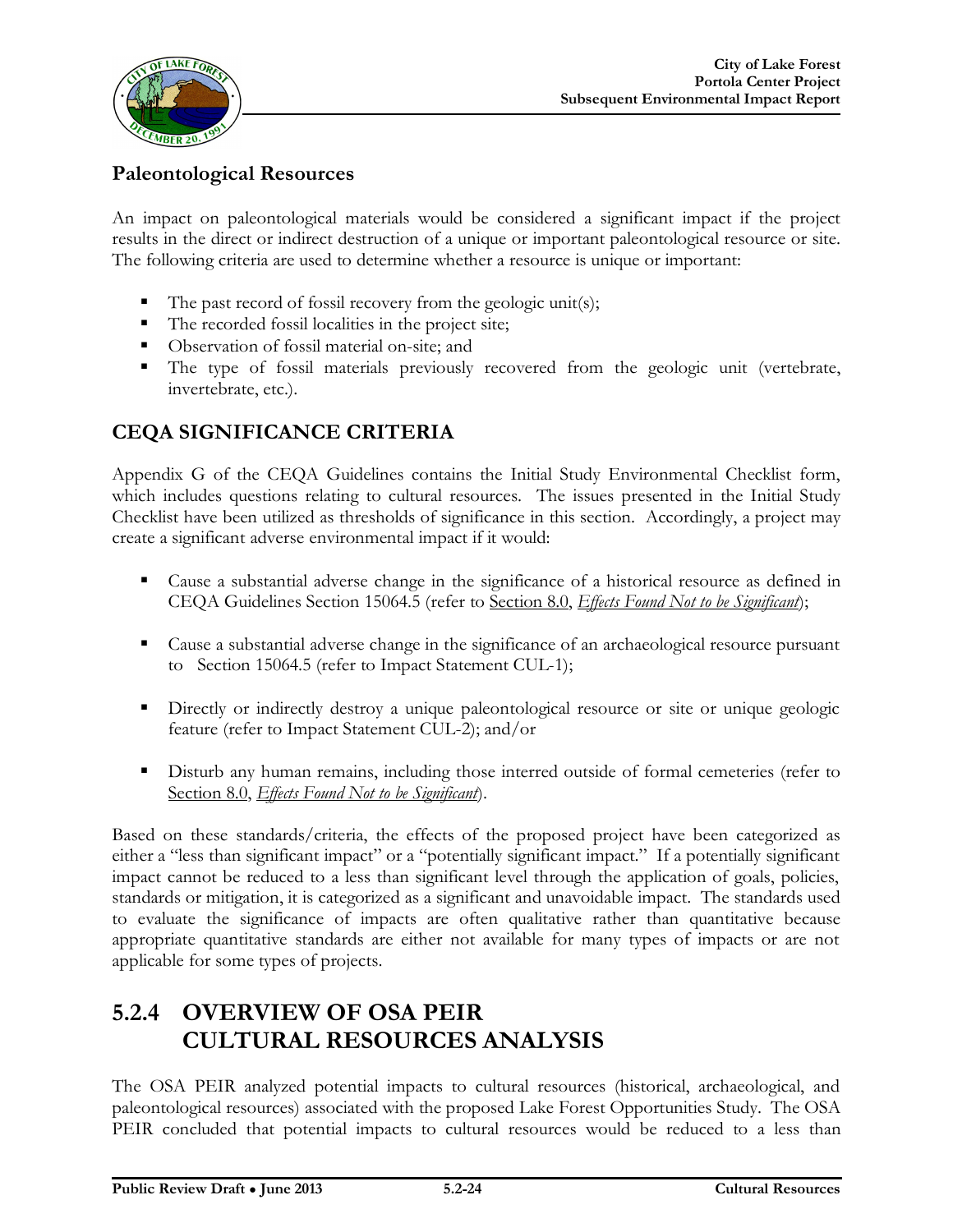

significant level with implementation of mitigation and compliance with statutory requirements, as described below.

As concluded in the OSA PEIR, no historical resources were identified in the OSA. No structures were identified as eligible or potentially eligible for listing on the National Register of Historic Places (National Register) or the California Register of Historical Resources (CRHR). The OSA PEIR concluded that the OSA project would not result in any adverse change in the significance of designated structures or structures eligible for designation.

The OSA PEIR identified 12 archaeological sites within the OSA and additional sites have been documented within a 0.5-mile radius of the OSA. The OSA PEIR concluded that the potential exists for encountering intact components of these sensitive sites during ground-disturbing activities, which would be considered a potentially significant impact. The OSA PEIR also concluded that with implementation of OSA PEIR Mitigation Measures 3.5-1 through 3.5-4, which require assessment, avoidance, or data recovery, and monitoring of construction activities, potentially significant impacts on archaeological resources would be reduced to a less than significant level.

According to OSA PEIR, the geologic formations underlying the OSA are known to contain paleontological resources. The potential exists for ground disturbing construction activities to affect these resources. The OSA PEIR concluded that with implementation of OSA PEIR Mitigation Measures 3.5-5 through 3.5-8, which require, monitoring, and recovery, potentially significant impacts on paleontological resources would be reduced to a less than significant level.

According to the OSA PEIR, no formal cemeteries are known to have occupied the OSA. However, because archaeological resources have been identified in the OSA, additional materials, including human burials, may potentially occur, resulting in a potentially significant impact. The OSA PEIR concluded compliance with the applicable provisions of PRC Section 5097.98 would ensure this impact remains less than significant.

# **5.2.5 IMPACTS AND MITIGATION MEASURES**

### **ARCHAEOLOGICAL RESOURCES**

#### **CUL-1 THE PROPOSED PROJECT WOULD NOT CAUSE A SIGNIFICANT IMPACT TO KNOWN OR UNKNOWN ARCHAEOLOGICAL RESOURCES THAT COULD OCCUR ON-SITE.**

**Impact Analysis:** According to OSA PEIR (page 3.5-12), 12 archaeological sites have been identified in the OSA and additional sites have been documented within a 0.5-mile radius of the OSA. The OSA PEIR concluded that the potential exists for encountering intact components of these sensitive sites during ground-disturbing activities, which would be considered a potentially significant impact. The OSA PEIR also concluded that with implementation of OSA PEIR Mitigation Measures 3.5-1 through 3.5-4, which require assessment, avoidance, or data recovery, and monitoring of construction activities, potentially significant impacts on archaeological resources would be reduced to a less than significant level. More specifically, OSA PEIR Mitigation Measure 3.5-1 states that if, before grading, any portions of the property subject to the grading permit have been identified as sites, which may have such resources present and may be impacted by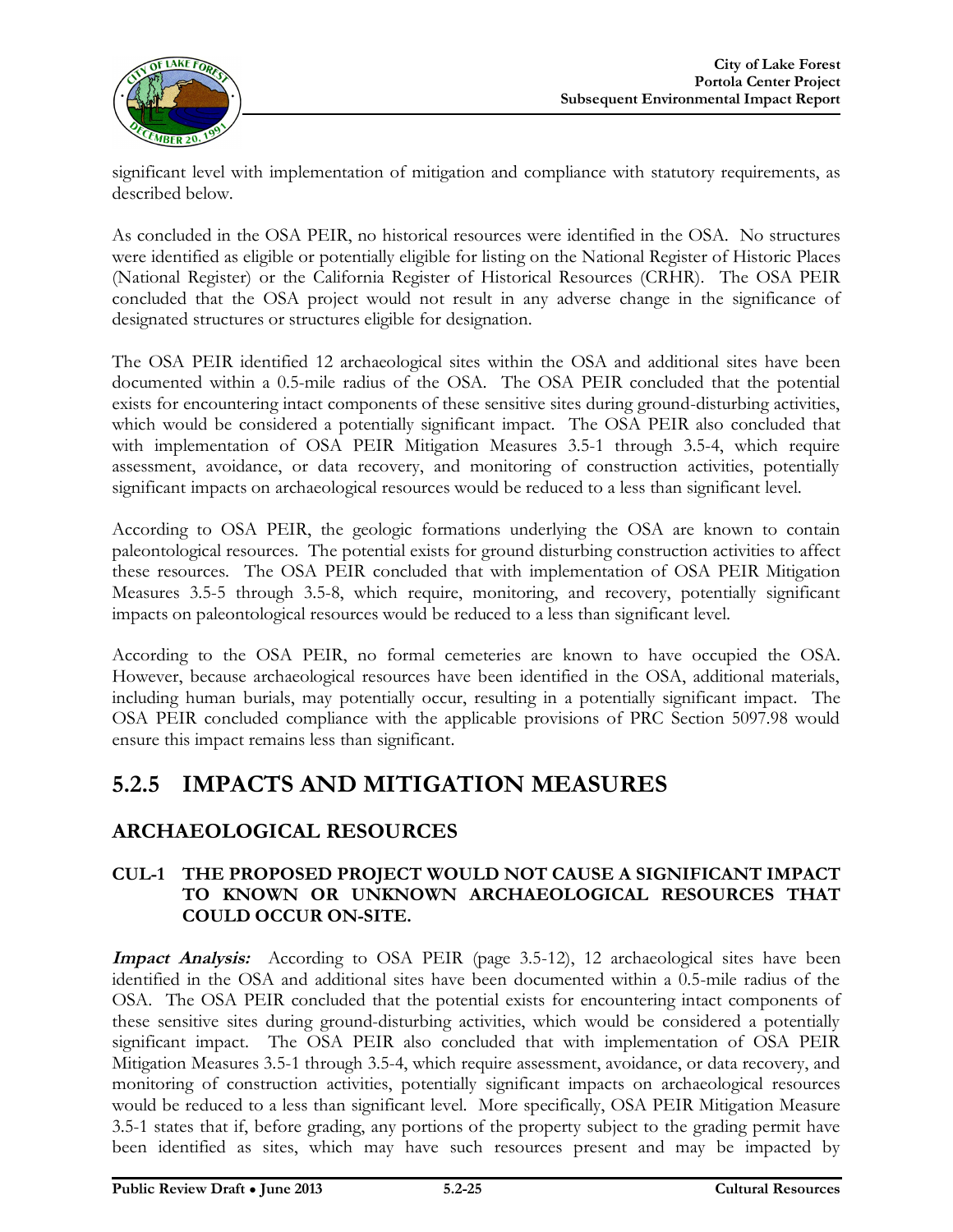

development, the archaeologist shall conduct a site survey and records search and such further examination as may be needed to assess the significance of the resources.

In compliance with OSA PEIR Mitigation Measure 3.5-1, a Cultural Resources Study of the Portola Center project has been conducted. The cultural resources study consisted of records searches, an intense pedestrian survey, and an archaeological testing and significance evaluation program for five prehistoric cultural resources located within the project area, as described in the *Existing Setting* discussion above.

Based upon the results of the testing program, Sites ORA-441, ORA-442, ORA-443, and ORA-446 have all been characterized as prehistoric resource extraction sites and temporary camps. Site ORA-445 has been characterized as highly disturbed. Within the project area, all five sites are disturbed and have no remaining intact features or subsurface deposits. The subsurface excavations combined with the collection and curation of surface artifacts and recordation of the sites has exhausted the research potential for all five sites (CA-ORA-441; CA-ORA-442; CA-ORA-443; CA-ORA-445; and CA-ORA-446), and mitigated potential significant impacts to the sites associated with the proposed project to a less than significant level.

As concluded in the OSA PEIR and verified by the Cultural Resources Study, the potential exists for previously undetected subsurface archaeological resources to be encountered during grounddisturbing activities. Dense vegetation or erosional soils may be masking or covering archaeological sites that would be exposed during grading. Project development could cause a substantial adverse change in the significance of an archaeological resource through inadvertent damage or destruction. The project would be subject to compliance with OSA PEIR Mitigation Measure 3.5-1, as modified, which requires monitoring during all ground-disturbing activities within the project boundaries and specifies the necessary measures, in the event historical resources or unique archaeological resources are discovered. Although OSA PEIR Mitigation Measure 3.5-1 has been modified, the overall intent of the mitigation measure remains unchanged. Modifications to OSA PEIR Mitigation Measure 3.5- 1 include removal of the need for a site survey, records search, and further examination to assess the significance of resources, as a Cultural Resources Study of the project site has been conducted, in compliance with OSA PEIR Mitigation Measure 3.5-1. The Cultural Resources Study conducted a records search, pedestrian survey, and an archaeological testing and significance evaluation program for five prehistoric cultural resources located within the project area. Additionally, more detailed requirements of the grading monitoring program and required actions in the event resources are discovered have been added to OSA PEIR Mitigation Measure 3.5-1 in order to provide specific measures for the protection of potentially undiscovered archaeological resources. Incorporation of OSA PEIR Mitigation Measure 3.5-1, as modified, and OSA PEIR Mitigation Measure 3.5-2 through Mitigation Measure 3.5-4 would ensure project implementation would not cause a substantial adverse change in the significance of an archaeological resource. Impacts would be less than significant in this regard.

**Standard Conditions of Approval:** No Standard Conditions of Approval are applicable to this topical area.

#### **Applicable OSA Mitigation Measures:**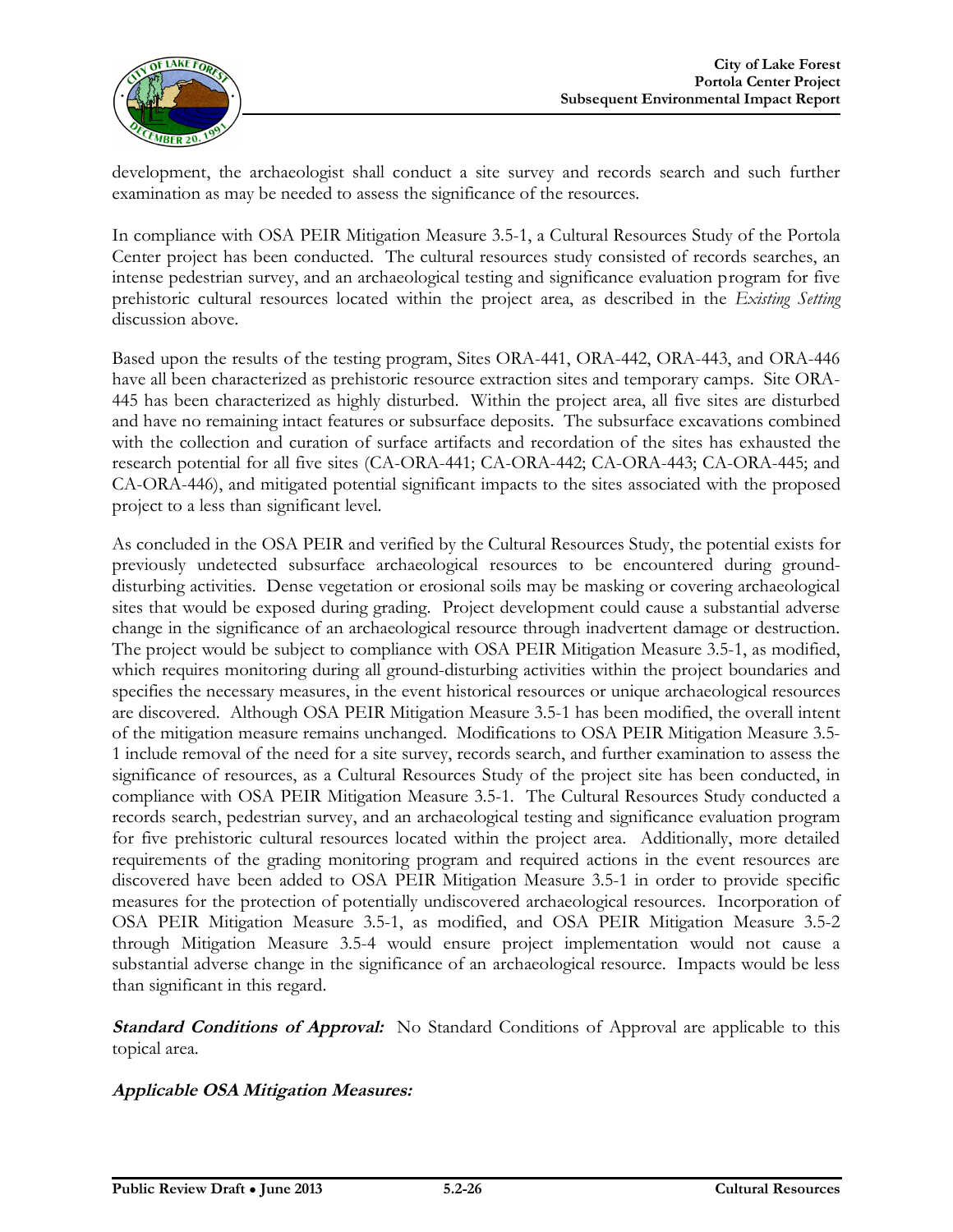

- 3.5-1 Prior to issuance of a grading permit for any site within the Project Area, a qualified archaeologist shall be retained by the Applicant for that grading permit to provide professional archaeological services. The archaeologist shall be present at the pregrading conference to establish procedures for archaeological resource surveillance. Those procedures shall include provisions for temporarily halting or redirecting work to permit sampling, identification, and evaluation of resources deemed by the archaeologist to potentially be historical resources or unique archaeological resources under CEQA. If, before grading, any portions of the property subject to the grading permit have been identified as sites, which may have such resources present and may be impacted by development, the archaeologist shall conduct a site survey and records search and such further examination as may be needed to assess the significance of the resources. If the archaeological resource is determined to be a unique archaeological resource, options for avoidance or preservation in place shall be evaluated and implemented if feasible. In the event that avoidance or preservation in place is infeasible and the archaeologist determines that the potential for significant impacts to such resources exists, a data recovery program shall be expeditiously conducted. The archaeologist also shall conduct on-site archaeological monitoring for the grading operation. Should historical resources or unique archaeological resources be discovered during the grading operation, grading activities shall be modified to allow expeditious and proper analysis and/or salvage of the resources. Disposition of the resources shall be within the discretion of the City of Lake Forest.
	- A. Prior to Approval of Grading or Improvement plans, the Applicant shall implement a grading monitoring plan to mitigate potential impacts to undiscovered buried archaeological resources on the Portola Center Project to the satisfaction of the City of Lake Forest. This program shall include, but shall not be limited to, the following actions:
		- 1. Provide evidence to the lead agency that a qualified archaeologist has been contracted to implement a grading monitoring program to the satisfaction of the City of Lake Forest. A letter from the Project Archaeologist shall be submitted to the City of Lake Forest Director of Development Services. The letter shall include the following guidelines:
			- a. The consulting archaeologist shall contract with a Native American monitor to be involved with the grading monitoring program.
			- The qualified archaeologist/historian and Native American Monitor shall attend the pre-grading meeting with the contractors to explain and coordinate the requirements of the monitoring program.
			- The consulting archaeologist shall monitor all areas identified for development.
			- d. An adequate number of monitors (archaeological/ historical/Native American) shall be present to ensure that all earth-moving activities are observed and shall be on site during all grading activities.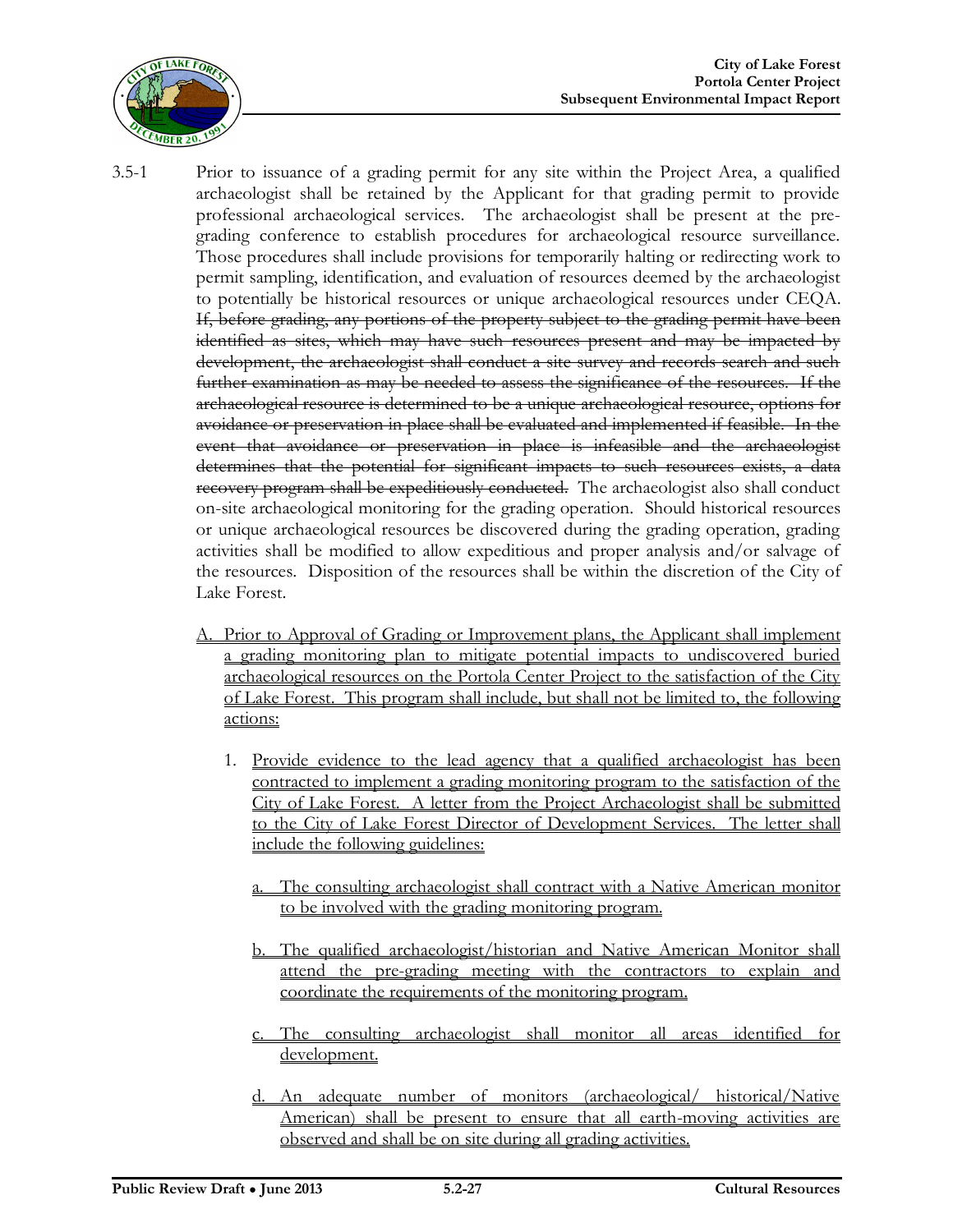

- e. During the original cutting of previously undisturbed deposits, the archaeological monitor(s) and Native American monitor(s) shall be on site full-time. Inspections will vary based on the rate of excavation, the materials excavated, and the presence and abundance of artifacts and features. The frequency and location of inspections shall be determined by the Principal Investigator.
- f. During the cutting of previously disturbed deposits, the archaeological monitor(s) and Native American monitor(s) shall be on site as determined by the Principal Investigator of the excavations. Inspections will vary based on the rate of excavation, the materials excavated, and the presence and abundance of artifacts and features. The frequency and location of inspections shall be determined by the Principal Investigator in consultation with the Native American monitor.
- g. Isolates and clearly non-significant deposits shall be minimally documented in the field and the monitored grading can proceed.
- h. In the event that previously unidentified, potentially significant cultural resources are discovered, the archaeologist shall have the authority to divert or temporarily halt ground disturbance operations in the area of discovery to allow for evaluation. The archaeologist shall contact the City of Lake Forest Director of Development Services at the time of discovery. Disposition of the resources shall be within the discretion of the City of Lake Forest. For significant cultural resources, a Research Design and Data Recovery Program to mitigate impacts shall be prepared by the consulting archaeologist, then carried out using professional archaeological methods.
- If any human bones are discovered, the Principal Investigator shall contact the County Coroner. In the event that the remains are determined to be of Native American origin, the Most Likely Descendant, as identified by the Native American Heritage Commission, shall be contacted in order to determine proper treatment and disposition of the remains.
- Before construction activities are allowed to resume in the affected area, the artifacts shall be recovered and features recorded using professional archaeological methods. The Principal Investigator shall determine the amount of material to be recovered for an adequate artifact sample for analysis.
- k. In the event that previously unidentified cultural resources are discovered, all cultural material collected during the grading monitoring program shall be processed and curated at a facility that meets federal standards per 36 CFR Part 79, and therefore shall be professionally curated and made available to other archaeologists/researchers for further study. The collections and associated records shall be transferred, including title, to the John D. Cooper Archaeological and Paleontological Curation Center, to be accompanied by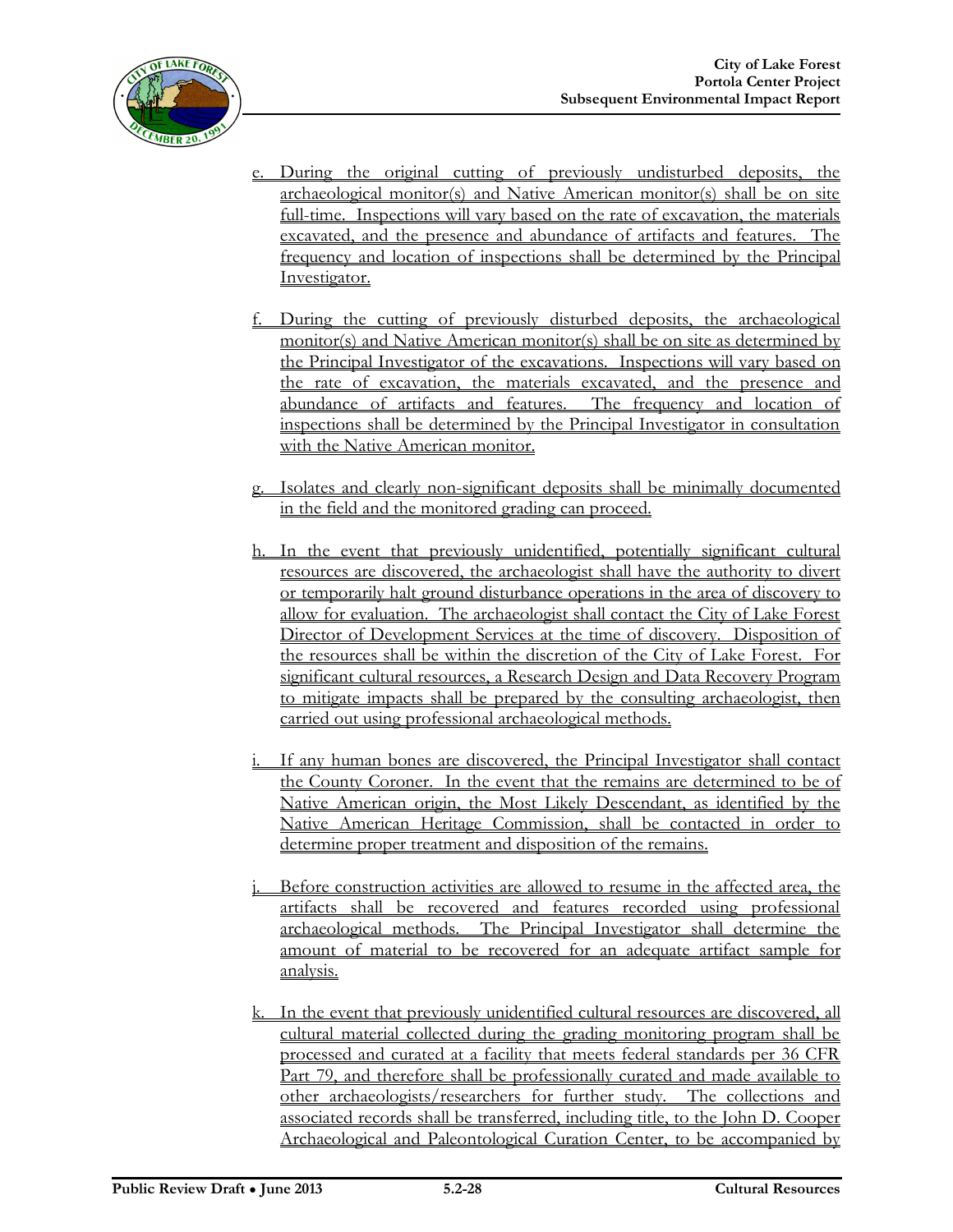payment of the fees necessary for permanent curation. Evidence shall be in the form of a letter from the curation facility identifying that archaeological materials have been received and that all fees have been paid.

- In the event that previously unidentified cultural resources are discovered, a report documenting the field and analysis results and interpreting the artifact and research data within the research context shall be completed and submitted to the satisfaction of the City of Lake Forest prior to the issuance of any building permits. The report shall include Department of Parks and Recreation Primary and Archaeological Site Forms.
- m. In the event that no cultural resources are discovered, a brief letter to that effect shall be sent to the City of Lake Forest by the consulting archaeologist that the grading monitoring activities have been completed.
- 2. Provide evidence to the Lead Agency that the following notes have been placed on the Grading Plan:
	- a. The qualified archaeologist/historian and Native American monitor shall attend the pre-construction meeting with the contractors to explain and coordinate the requirements of the monitoring program.
	- b. During the original cutting of previously undisturbed deposits, the archaeological monitor(s) and Native American monitor(s) shall be on site to perform full-time monitoring as determined by the Principal Investigator of the excavations. The frequency of inspections shall depend on the rate of excavation, the materials excavated, and the presence and abundance of artifacts and features.
	- c. During the cutting of previously disturbed deposits, the archaeological monitor(s) and Native American monitor(s) shall be on site as determined by the Principal Investigator of the excavations. Inspections will vary based on the rate of excavation, the materials excavated, and the presence and abundance of artifacts and features. The frequency and location of inspections shall be determined by the Principal Investigator in consultation with the Native American monitor.
	- d. In the event that previously unidentified, potentially significant cultural resources are discovered, the archaeologist shall have the authority to divert or temporarily halt ground disturbance operations in the area of discovery to allow for evaluation. The archaeologist shall contact the City of Lake Forest Director of Development Services at the time of discovery. Disposition of the resources shall be within the discretion of the City of Lake Forest. For significant cultural resources, a Research Design and Data Recovery Program to mitigate impacts shall be prepared by the consulting archaeologist, then carried out using professional archaeological methods.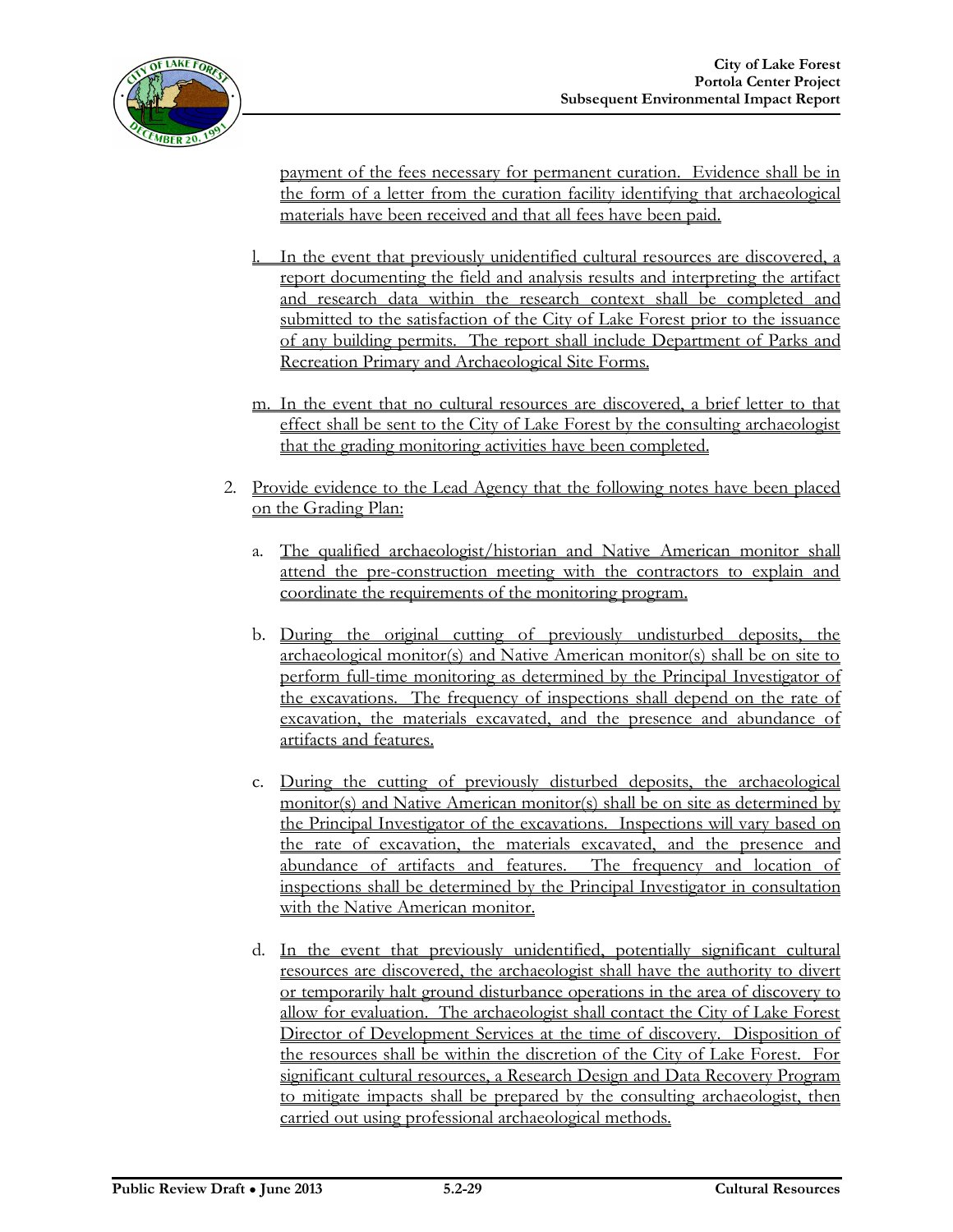

- e. The consulting archaeologist shall monitor all areas identified for development.
- f. If any human bones are discovered, the Principal Investigator shall contact the County Coroner. In the event that the remains are determined to be of Native American origin, the Most Likely Descendant, as identified by the Native American Heritage Commission, shall be contacted in order to determine proper treatment and disposition of the remains.
- g. Prior to rough grading inspection sign-off, provide evidence that the field grading monitoring activities have been completed to the satisfaction of the City of Lake Forest. Evidence shall be in the form of a letter from the Project Archaeologist.
- h. Prior to final grading release, submit to the satisfaction of the City of Lake Forest, a final report that documents the results, analysis, and conclusions of all phases of the Archaeological Monitoring Program. The report shall also include the following:
	- Department of Parks and Recreation Primary and Archaeological Site Forms.
	- Evidence that all cultural materials collected during the grading monitoring program has been curated, and therefore shall be professionally curated and made available to other archaeologists/ researchers for further study. The collections and associated records shall be transferred, including title, the John D. Cooper Archaeological and Paleontological Curation Center, to be accompanied by payment of the fees necessary for permanent curation. Evidence shall be in the form of a letter from the curation facility identifying that archaeological materials have been received and that all fees have been paid.
- 3. In the event that no cultural resources area discovered, a brief letter to that effect shall be sent to the City of Lake Forest by the consulting archaeologist that the grading monitoring activities have been completed.
- 3.5-2 The qualified archaeologist retained shall prepare monthly progress reports to be filed with the site developer(s) and the City of Lake Forest.
- 3.5-3 Artifacts recovered shall be prepared, identified, and cataloged before donation to the accredited repository designated by the City of Lake Forest. Any artifacts determined to be insignificant shall be offered to local schools for use in educational programs.
- 3.5-4 The qualified archaeologist retained shall prepare a final report to be filed with the site developer(s) and the City of Lake Forest. The report shall include a list of specimens recovered, documentation of each locality, interpretation of artifacts recovered and shall include all specialists' reports as appendices.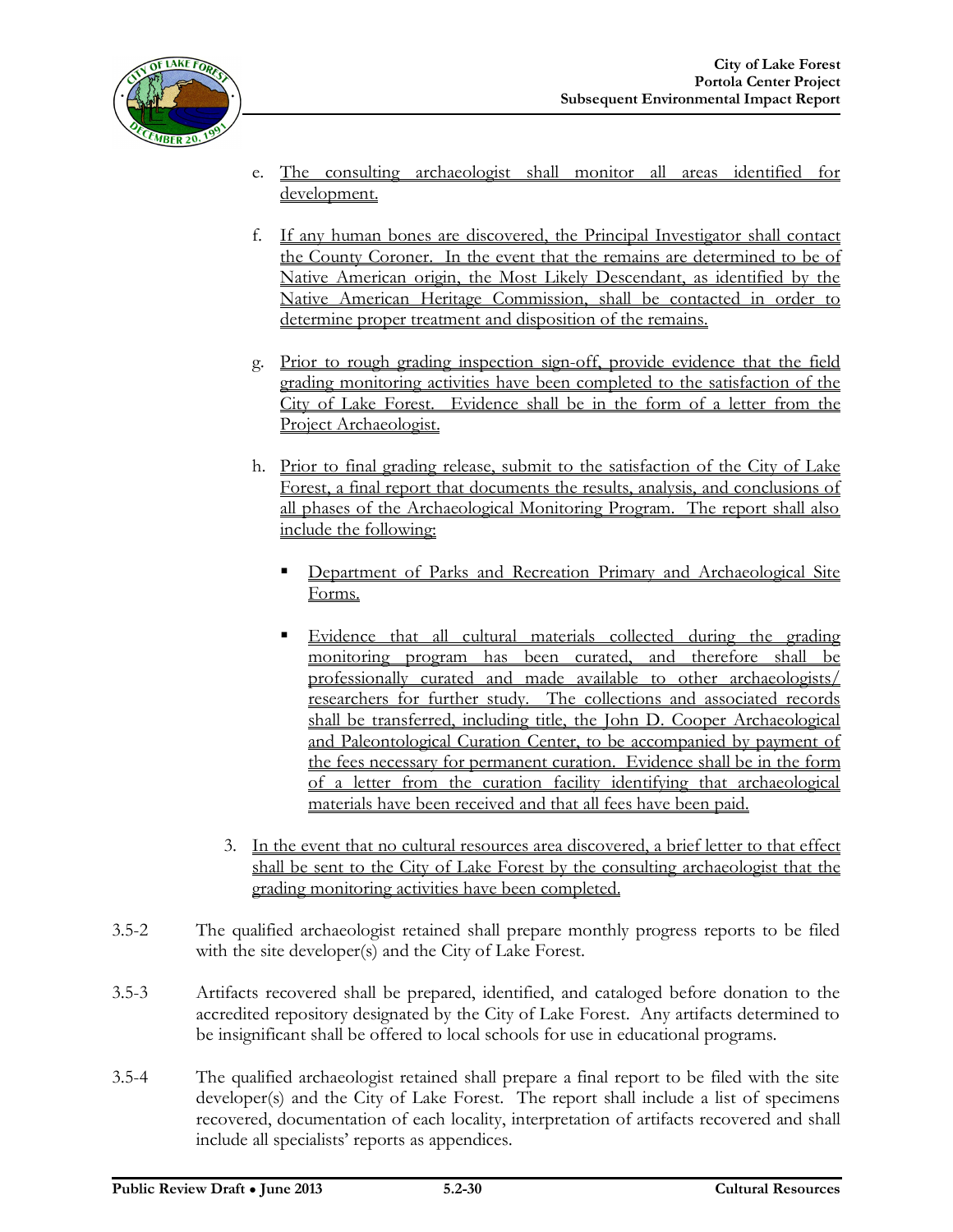

**Additional Mitigation Measures:** No additional mitigation measures are required.

**Level of Significance:** Less Than Significant Impact With Mitigation Incorporated.

### **PALEONTOLOGICAL RESOURCES**

#### **CUL-2 THE PROPOSED PROJECT WOULD NOT CAUSE A SIGNIFICANT IMPACT TO KNOWN OR UNKNOWN PALEONTOLOGICAL RESOURCES THAT COULD OCCUR ON-SITE.**

**Impact Analysis:** According to OSA PEIR (page 3.5-12), the geologic formations underlying the OSA are known to contain paleontological resources. The potential exists for ground disturbing construction activities to affect these resources. The OSA PEIR concluded that with implementation of OSA PEIR Mitigation Measures 3.5-5 through 3.5-8, which require monitoring and recovery, potentially significant impacts on paleontological resources would be reduced to a less than significant level.

The Paleontological Resource Assessment conducted for the project site identifies the paleontological sensitivity of the geologic units within and closely adjacent to the project area as "very high" and "high." Additionally, all of the Tertiary sedimentary formations within the project boundaries have yielded marine fossils, either on the subject property or in nearby exposures. In addition to the previously recorded fossil localities from the vicinity of the Portola Center project site, a pedestrian field survey revealed the presence of both in situ fossil remains of bony fish (large scales, vertebrae and indeterminate bone fragments) and plant materials (leaves and indeterminate plant debris) in outcrop exposures of both the La Vida Member and the siltstone submember of the Soquel Member of the Puente Formation both north and south of Glenn Ranch Road. Therefore, unless mitigated, project development could cause a substantial adverse change in the significance of known paleontological resources. The project would be subject to compliance with OSA PEIR Mitigation Measure 3.5-5, as modified, which requires a County-certified paleontologist conduct a pre-grade salvage program to collect and recover all significant paleontological resources previously recognized and recorded. Modification of OSA PEIR Mitigation Measure 3.5-5 requiring a pregrade salvage program would reduce potential impacts to known paleontological resources that have been identified as part of the project's Paleontological Resource Assessment. Therefore, with implementation of OSA PEIR Mitigation Measure 3.5-5, as modified, project implementation would not cause a substantial adverse change in the significance of a known paleontological resource. Impacts would be less than significant in this regard.

The Paleontological Resource Assessment also concluded that any new excavation and/or grading activities would expose many more fossil specimens, possibly of considerable significance, given the abundance of fossils in situ and as float. Therefore, project development could cause a substantial adverse change in the significance of an as-yet undiscovered paleontological resource through inadvertent damage or destruction. The project would be subject to compliance with OSA PEIR Mitigation Measure 3.5-5 and 3.5-8, as modified, which require a qualified paleontologist to conduct on-site paleontological monitoring for the project site during grading activities and specifies the necessary actions in the event specimens are recovered. Although OSA PEIR Mitigation Measure 3.5-5 and 3.5-8 have been modified, the overall intent of the mitigation measures in regards to unknown paleontological resources remains unchanged. Modifications to OSA PEIR Mitigation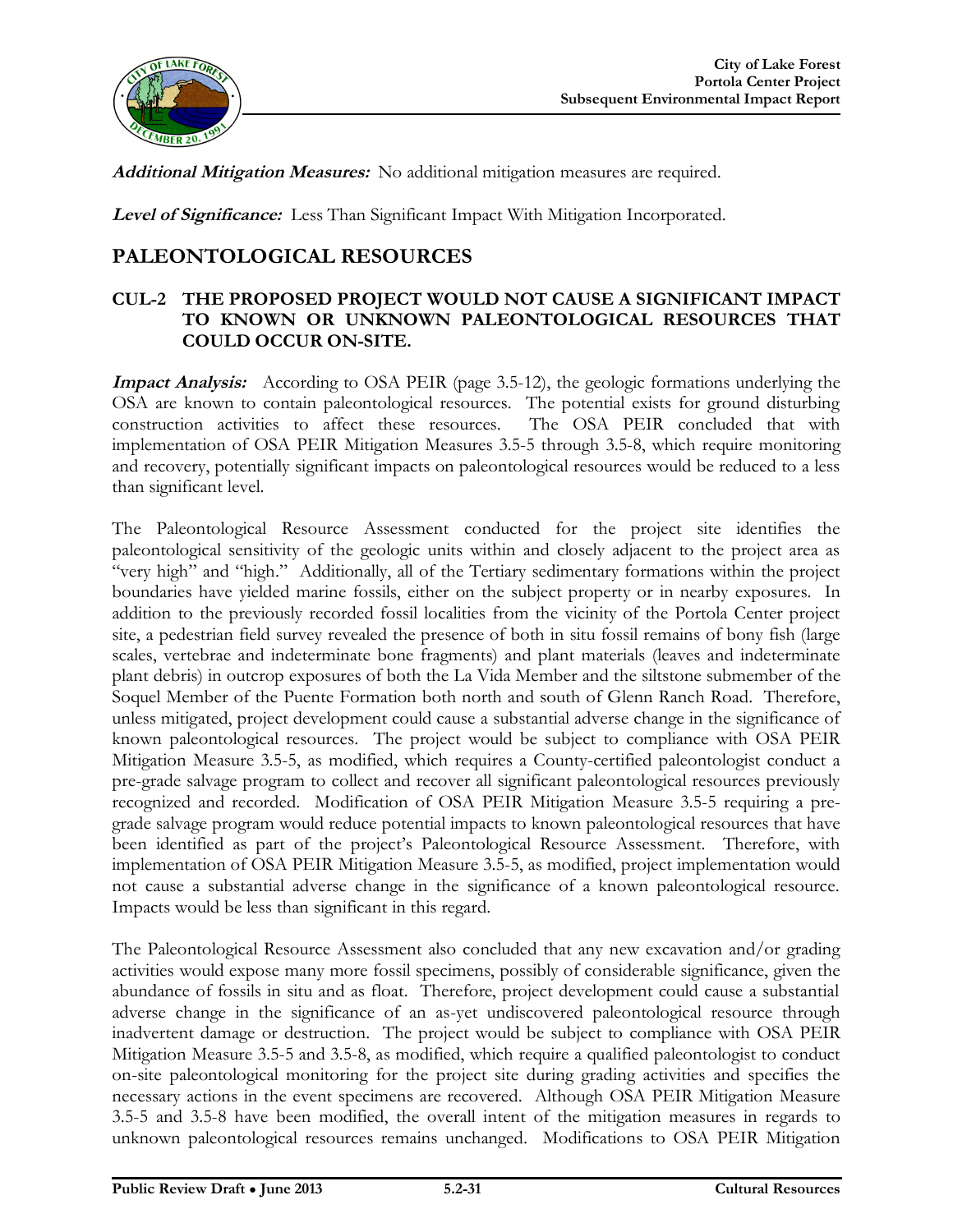

Measure 3.5-5 provide more specific detail regarding the requirements and responsibilities of the paleontologist monitoring grading activities at the project site. Modifications to OSA PEIR Mitigation Measure 3.5-8 identify the requirements for recovering, preparing, and curating specimens, as well as preparation of a final monitoring and mitigation report of findings and significance. Incorporation of OSA PEIR Mitigation Measures 3.5-5 and 3.5-8, as modified, and OSA PEIR Mitigation Measures 3.5-6 and 3.5-7 would ensure project implementation would not cause a substantial adverse change in the significance of an unknown paleontological resource. Impacts would be less than significant in this regard.

**Standard Conditions of Approval:** No Standard Conditions of Approval are applicable to this topical area.

#### **Applicable OSA Mitigation Measures:**

- 3.5-5 Prior to issuance of a grading permit, a qualified paleontologist shall be retained by the site developer(s) to provide professional paleontological services. Specifically, during grading activities, the qualified paleontologist shall conduct on-site paleontological monitoring for the project site. Monitoring shall include inspection of exposed surfaces and microscopic examination of matrix to determine if fossils are present. The monitor shall have authority to divert grading away from exposed fossils temporarily in order to recover the fossil specimens. Cooperation and assistance from on-site personnel will greatly assist timely resumption of work in the area of the fossil discovery.
	- 1. The paleontologist shall conduct a pre-grade salvage program to collect and recover all significant paleontological resources previously recognized and recorded during the pre-grade survey of the property. All exposed specimens, even those occurring only as float, shall be collected at this stage of the mitigation. If the paleontologist of record is responsible for supervising the paleontological monitoring program during mass grading and earth-moving activities, all fossils salvaged at that time can be retained and processed with those recovered during the paleontological monitoring program.
	- 2. Prior to initiation of grading, the project Applicant shall provide written evidence to the City of Lake Forest that the Applicant has retained a County-certified paleontologist to observe grading activities, supervise the monitoring program and be responsible for all aspects of the Paleontological Mitigation Monitoring and Reporting Program (MMRP). The paleontologist shall be present at the pre-grade conference, shall establish procedures for paleontological resource surveillance, and shall establish, in cooperation with the Applicant, procedures for temporarily halting or redirecting work to permit sampling, identification, and evaluation of the fossils. If the paleontological resources are found to be significant, the paleontologist shall determine appropriate actions, in cooperation with the Applicant, which ensure proper exploration and/or salvage.
	- 3. Specifically, During grading activities, the qualified paleontologist shall conduct onsite paleontological monitoring for the project site. Monitoring shall include inspection of exposed surfaces and microscopic examination of matrix to determine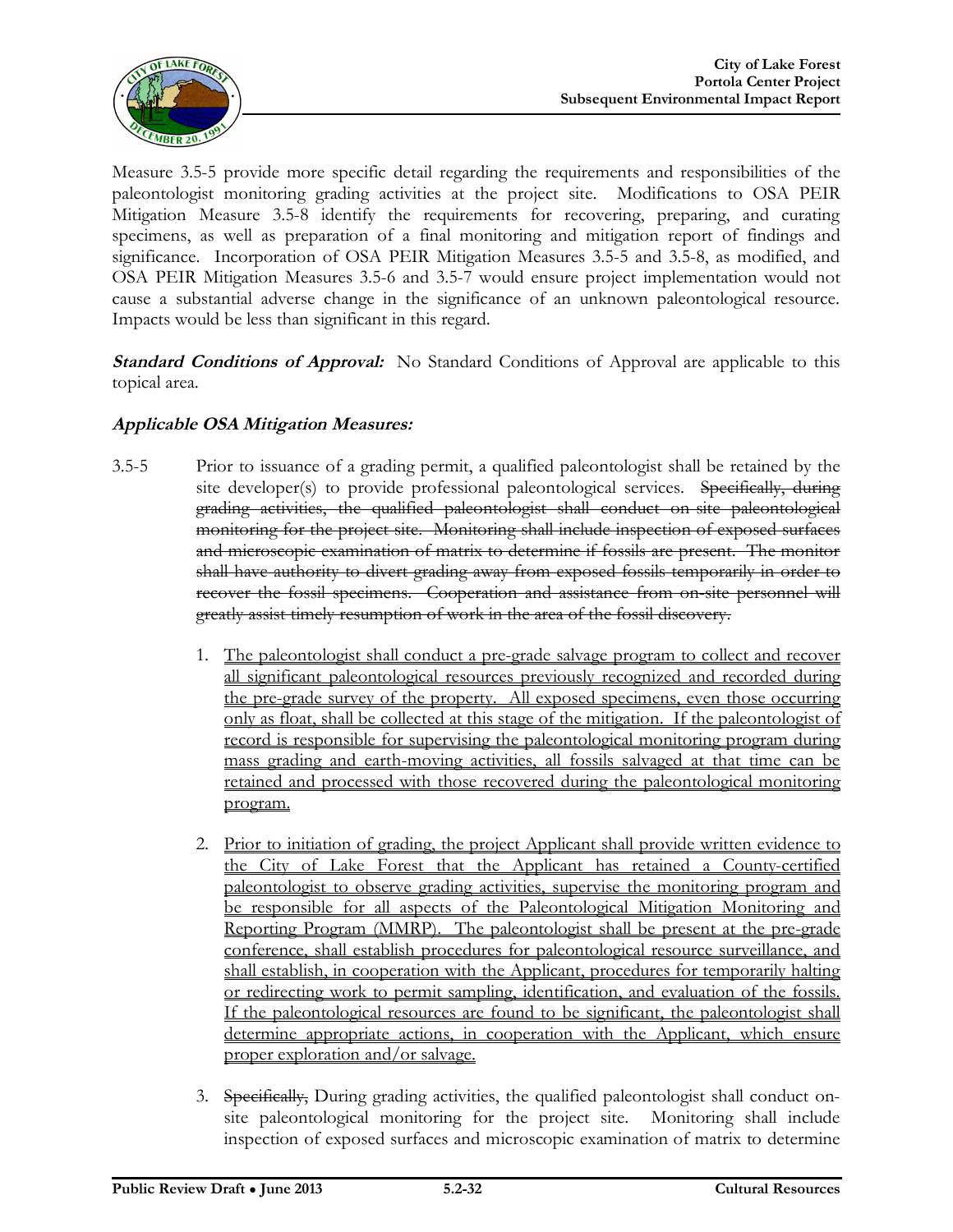

if fossils are present. The monitor shall have authority to divert grading away from exposed fossils temporarily in order to recover the fossil specimens. Cooperation and assistance from on-site personnel will greatly assist timely resumption of work in the area of the fossil discovery.

A. Paleontological monitoring of mass grading and excavation activities in areas identified as likely to contain paleontological resources shall be required by a qualified paleontologist and/or paleontological monitor(s). Monitoring shall be conducted in areas of grading or excavation in undisturbed formational deposits, as well as in areas where over-excavation of surficial sediments or deposits will encounter these formations in the subsurface. Paleontological monitors shall be equipped to salvage fossils as they are unearthed to avoid construction delays and to remove samples of sediment that are likely to contain the remains of small fossil invertebrates and vertebrates. The monitor shall be empowered to temporarily halt or divert equipment to allow removal of abundant or large specimens in a timely manner. Monitors shall be expected to carefully record the location, elevation, and stratigraphic position, and fully document all aspects of the recovery of all significant collections. It is recommended that monitors be equipped with GPS devices to accurately record the position of any fossil localities in a continuously changing landscape.

Monitoring may be reduced in areas if the potentially fossiliferous units are not present in the subsurface, or if present, are determined upon exposure and examination by qualified paleontological personnel to have low potential to contain fossil resources.

- 3.5-6 The qualified paleontologist retained shall prepare monthly progress reports to be filed with the site developer(s) and the City of Lake Forest.
- 3.5-7 Fossils recovered shall be prepared, identified, and cataloged before donation to the accredited repository designated by the City of Lake Forest.
- 3.5-8 The qualified paleontologist retained shall prepare a final report to be filed with the site developer(s) and the City of Lake Forest. The report shall include a list of specimens recovered, documentation of each locality, interpretation of fossils recovered and shall include all specialists' reports as appendices.
	- 1. Recovered specimens shall be prepared to a point of identification and permanent preservation. Screen-washing of sediments to recover small invertebrates and vertebrates may also be necessary. Preparation procedures include cleaning, physical removal of matrix surrounding individual fossils, and repair of damaged specimens. Large specimens of fossil vertebrates encased in cemented matrix, as has been observed on the property and on adjacent properties, may be extremely time consuming to prepare properly, and in such cases, consultation between the City of Lake Forest, the developer, the institutional repository, and the project paleontologist may be necessary.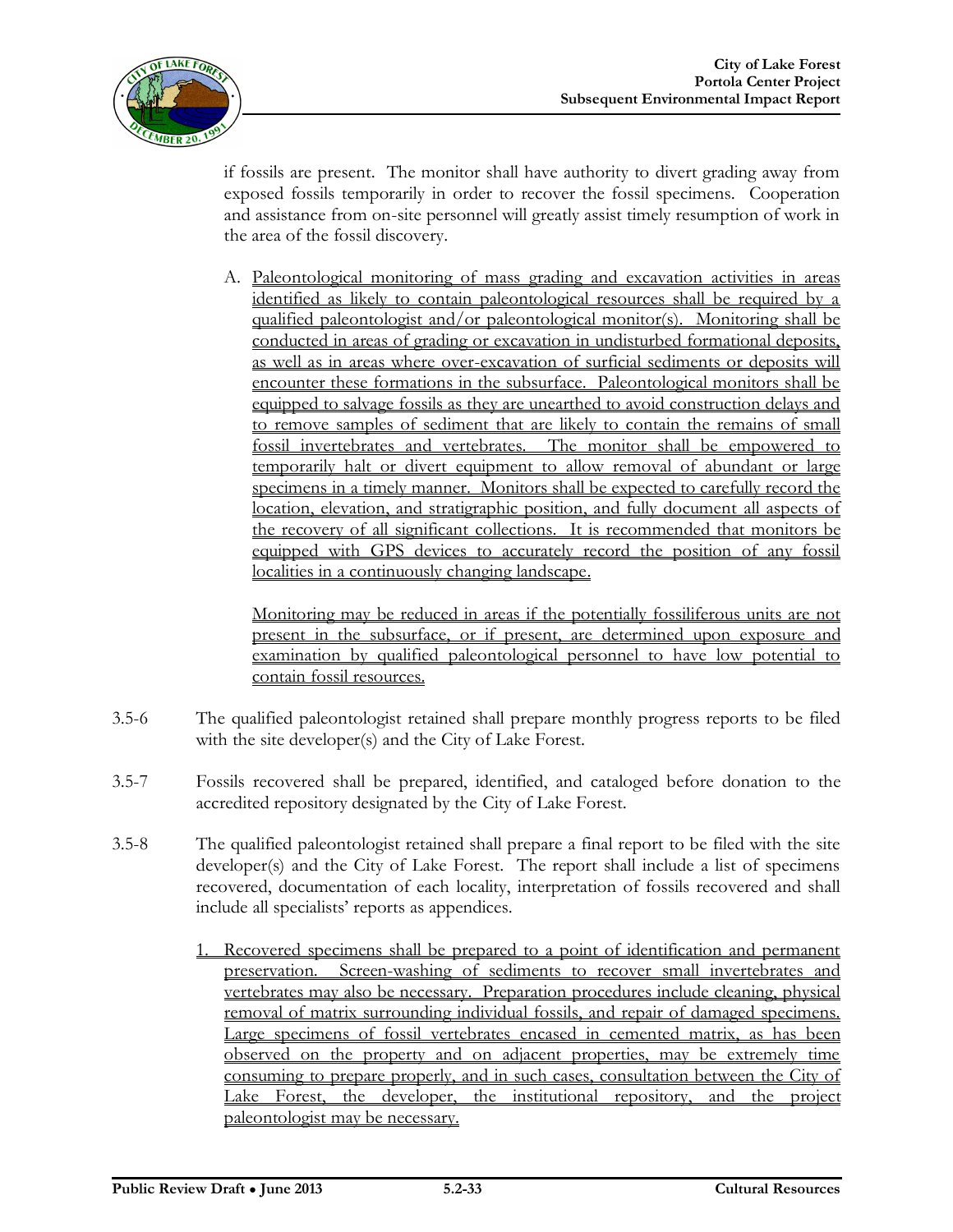

- 2. Following preparation of recovered specimens to a point of identification, fossils shall be properly curated to museum standards, before being offered to any institutional collection for permanent long-term archival care and conservation. Curation steps shall include identification of fossils to the lowest level possible, painting and numbering of specimens, and production of labels. Prearrangements shall be made with an institution such that the receiving institution's specimen and/or locality numbers can be applied to each specimen. Numbers shall be applied with waterproof India ink on permanent enamel or acrylic paint. Small specimens shall be placed in glass vials with inert plastic caps, and the appropriate locality and/or specimen numbers enclosed with the fossils. All labels shall be printed on acid-free paper or card or cover stock.
- 3. Specimens shall be curated into a professional, accredited public museum repository with a commitment to archival conservation and permanent retrievable storage (e.g., the Ralph B. Clark Regional Park Interpretive Center) is a requirement. The paleontological program shall include a written repository agreement prior to the initiation of post-grade mitigation activities. Copies of all field notes, field maps, photographs, and documentary materials shall accompany the fossils when offered to the archiving institution. The developer shall agree to be responsible for any onetime archival fees charged by the receiving institution. These fees shall cover the cost of steel storage cabinets or shelving, cabinet drawers, specimen trays, and the time and materials necessary to catalogue and fully integrate the new materials into the preexisting collections.
- 4. A final monitoring and mitigation report of findings and significance, including lists of all fossils recovered and necessary maps and graphics to accurately record their original location, shall be prepared. The report shall include documentation of acceptance or deed of gift from the receiving institution. The final report, when submitted to the City of Lake Forest, shall signify satisfactory completion of the project program to mitigate impacts to any potential nonrenewable paleontological resources (i.e., fossils) that might have been lost or otherwise adversely affected without such a program in place. Final release of any grading bond shall be approved by the City of Lake Forest only when the final monitoring and mitigation report and the fossil collections have been accepted by the receiving institution and any fees paid.

**Additional Mitigation Measures:** No additional mitigation measures are required.

**Level of Significance:** Less Than Significant Impact With Mitigation Incorporated.

# **5.2.6 CUMULATIVE IMPACTS**

 **THE PROPOSED PROJECT, COMBINED WITH OTHER RELATED CUMULATIVE PROJECTS, WOULD NOT CAUSE A SIGNIFICANT IMPACT TO KNOWN OR UNKNOWN ARCHAEOLOGICAL RESOURCES THAT COULD OCCUR ON-SITE.**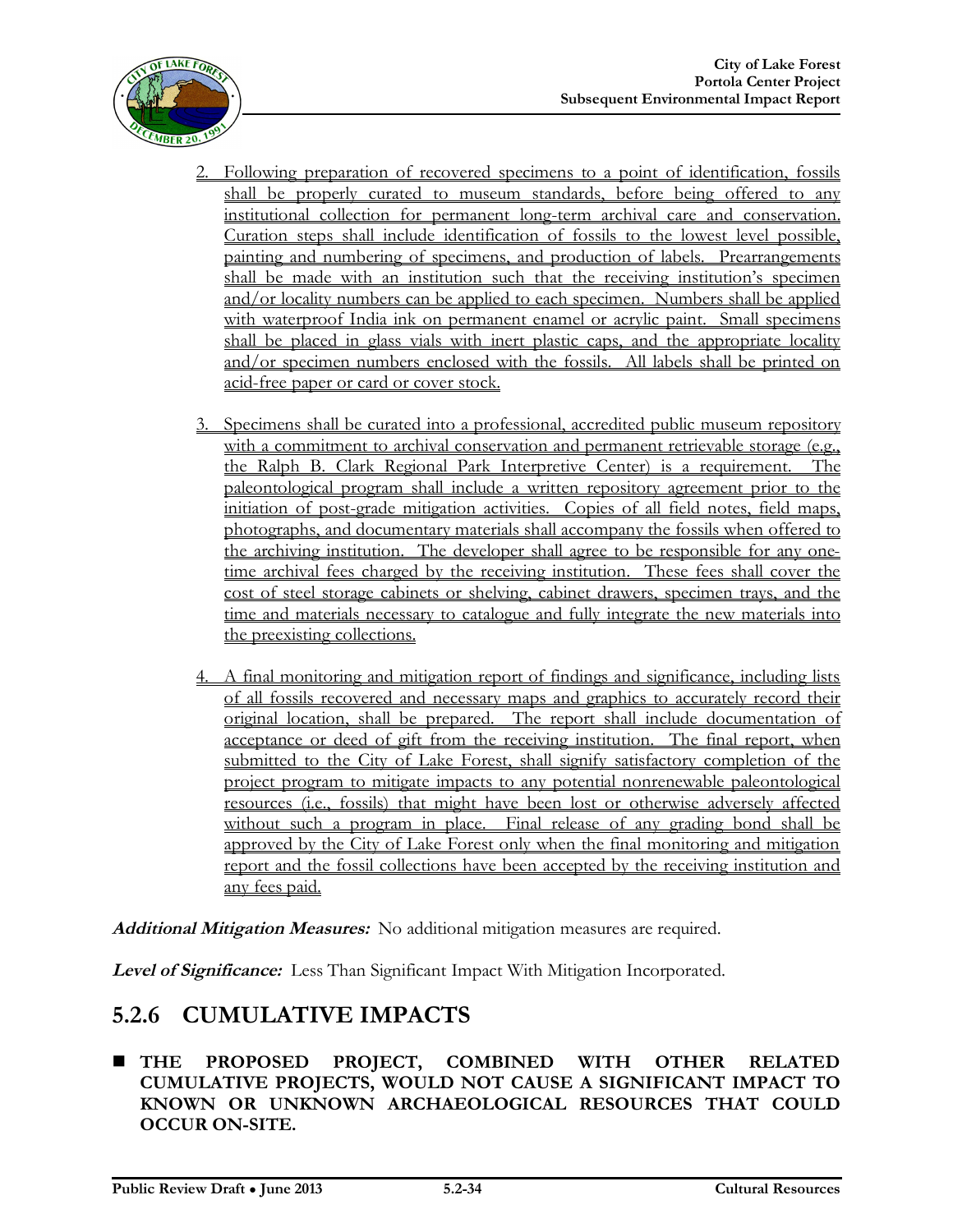

#### **THE PROPOSED PROJECT, COMBINED WITH OTHER RELATED CUMULATIVE PROJECTS, WOULD NOT CAUSE A SIGNIFICANT IMPACT TO KNOWN OR UNKNOWN PALEONTOLOGICAL RESOURCES THAT MAY OCCUR ON-SITE.**

**Impact Analysis:** Table 4-1, *Cumulative Projects List*, identifies the related projects and other possible development in the area determined as having the potential to interact with the proposed project to the extent that a significant cumulative effect may occur. Due to the location of the cumulative projects and the high sensitivity for cultural resources to occur within the City, there is the potential that known and/or unknown archeological resources and paleontological resources could occur at one or more of the cumulative project sites. The potential destruction of archaeological resources associated with ground disturbance activities at the project site and cumulative project sites could be cumulatively considerable, due to the collective loss of historical artifacts and knowledge regarding the culture of the people who lived at the respective sites. Additionally, the destruction of paleontological resources could be cumulatively considerable, as fossils provide biological information of ancient life, which would no longer be available for study. However, individual projects would be evaluated on a project-by-project basis to determine the extent of potential impacts to archeological and paleontological resources. With adherence to State and Federal statutes, as well as project-specific mitigation measures, cumulative impacts to archaeological and paleontological resources would be reduced to less than significant levels. With implementation of OSA PEIR Mitigation Measures 3.5-1 through 3.5-8, the project would not cumulatively contribute to substantial archaeological and paleontological resource impacts. A less than significant impact would occur in this regard.

**Standard Conditions of Approval:** No Standard Conditions of Approval are applicable to this topical area.

**Applicable OSA Mitigation Measures:** Refer to OSA PEIR Mitigation Measures 3.5-1 through 3.5-8.

**Additional Mitigation Measures:** No additional mitigation measures are required.

**Level of Significance:** Less Than Significant With Mitigation Incorporated.

# **5.2.7 SIGNIFICANT UNAVOIDABLE IMPACTS**

No unavoidable significant impacts related to cultural resources have been identified following implementation of mitigation measures referenced in this section.